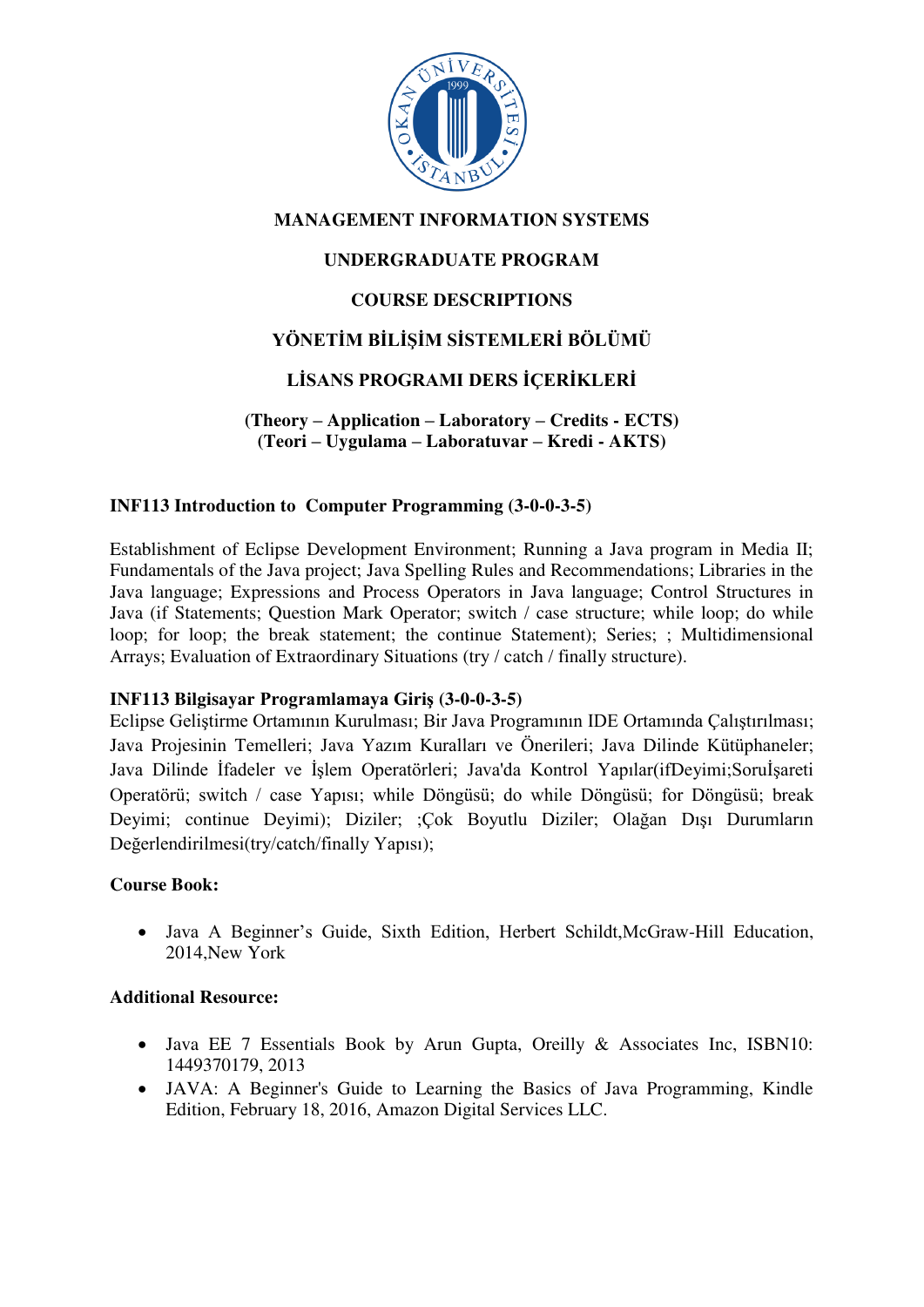# **INF115 Computer Programming Applications (3-0-0-3-5)**

Java String Methods; Sample Java Programs with String Method; History Operations in Java; Static methods; Enum Declarations; Random class; Finalize Method; Filing Procedures in Java; 4 Essential Feature of the object; and Object Oriented Programming Theory; abstraction; wrap; inheritance; polymorphism; Creating a class in Java; Data Storage Assistant Libraries in Java; java ArrayList; java hash / map; java set; threads.

## **INF115 Bilgisayar Programlama Uygulamaları (3-0-0-3-5)**

[Java'da StringMetodları](https://gelecegiyazanlar.turkcell.com.tr/konu/android/egitim/android-101/javada-string-metodlari); [String Metotlarıyla İlgili Örnek Java Programları](https://gelecegiyazanlar.turkcell.com.tr/konu/android/egitim/android-101/string-metotlariyla-ilgili-ornek-java-programlari); [Java'da Tarih](https://gelecegiyazanlar.turkcell.com.tr/konu/android/egitim/android-101/javada-tarih-islemleri)  [İşlemleri;](https://gelecegiyazanlar.turkcell.com.tr/konu/android/egitim/android-101/javada-tarih-islemleri) StaticMetodlar; Enum Tanımlama; Random sınıfı; Finalize Metodu; [Java'da](https://gelecegiyazanlar.turkcell.com.tr/konu/android/egitim/android-101/javada-dosya-islemleri)  [Dosyalama İşlemleri](https://gelecegiyazanlar.turkcell.com.tr/konu/android/egitim/android-101/javada-dosya-islemleri); [Nesne ve Nesne Yönelimli Programlama Teorisinin 4 Temel Özelliği](https://gelecegiyazanlar.turkcell.com.tr/konu/android/egitim/android-101/nesne-ve-nesne-yonelimli-programlama-teorisinin-4-temel-ozelligi); soyutlama; sarmalama; miras alma; çok biçimlilik; [Java'da Sınıf Oluşturma](https://gelecegiyazanlar.turkcell.com.tr/konu/android/egitim/android-101/javada-sinif-olusturma); [Java'da Veri](https://gelecegiyazanlar.turkcell.com.tr/konu/android/egitim/android-101/javada-veri-saklamaya-yardimci-kutuphaneler)  [Saklamaya Yardımcı Kütüphaneler](https://gelecegiyazanlar.turkcell.com.tr/konu/android/egitim/android-101/javada-veri-saklamaya-yardimci-kutuphaneler); javaarraylist; javahash/map; java set; [Threadler](https://gelecegiyazanlar.turkcell.com.tr/konu/android/egitim/android-101/threadler) 

### **Course Book:**

 Object-Oriented Programming with java, ., C. Thomas Wu, ISBN-13: 978- 0073523309,

### **Additional Resource:**

- A Comp. Intro. to Object-Oriented Programming w/Java., C. Thomas Wu, Naval Postgraduate School, ISBN: 0073523399, 2008
- Java Methods: Object-Oriented Programming and Data Structures, by Maria Litvin (Author), Gary Litvin (Author).

#### **INF114 Algorithm Development (3-0-0-3-5)**

Problem solving techniques; (input\_process\_output) process; algorithm analysis; certainty; finitude; events; mathematical terms (arithmetic; relational and logical operators); conditional and iterative statements; vector and matrix representation; one or multi-dimensional operations except for simple data; subroutine and function of the sub-programs; evaluation algorithms.

#### **INF114 Algoritma Geliştirme (3-0-0-3-5)**

Problem çözme teknikleri; giriş-işlem\_çıkış (Input\_Process\_Output) süreci; algoritma analizi; kesinlik; sonluluk; etkinlik; matematiksel terimler (aritmetiksel; ilişkisel ve mantıksal operatörler); koşullu ve iterative deyimler; vektör ve matris gösterimleri; basit veriler dışında bir ya da çok boyutlu işlemler; subroutine ve function alt programları; algoritmaların değerlendirilmesi.

#### **Course Book:**

 Introduction to Algorithms, 3rd Edition, [Thomas H. Cormen,](https://www.amazon.com/Thomas-H.-Cormen/e/B000AQ24AS/ref=dp_byline_cont_book_1) [Charles E. Leiserson,](https://www.amazon.com/Charles-E.-Leiserson/e/B000AQ6W9W/ref=dp_byline_cont_book_2) [Ronald L. Rivest,](https://www.amazon.com/Ronald-L.-Rivest/e/B000AQ24MQ/ref=dp_byline_cont_book_3) MIT Press, 2009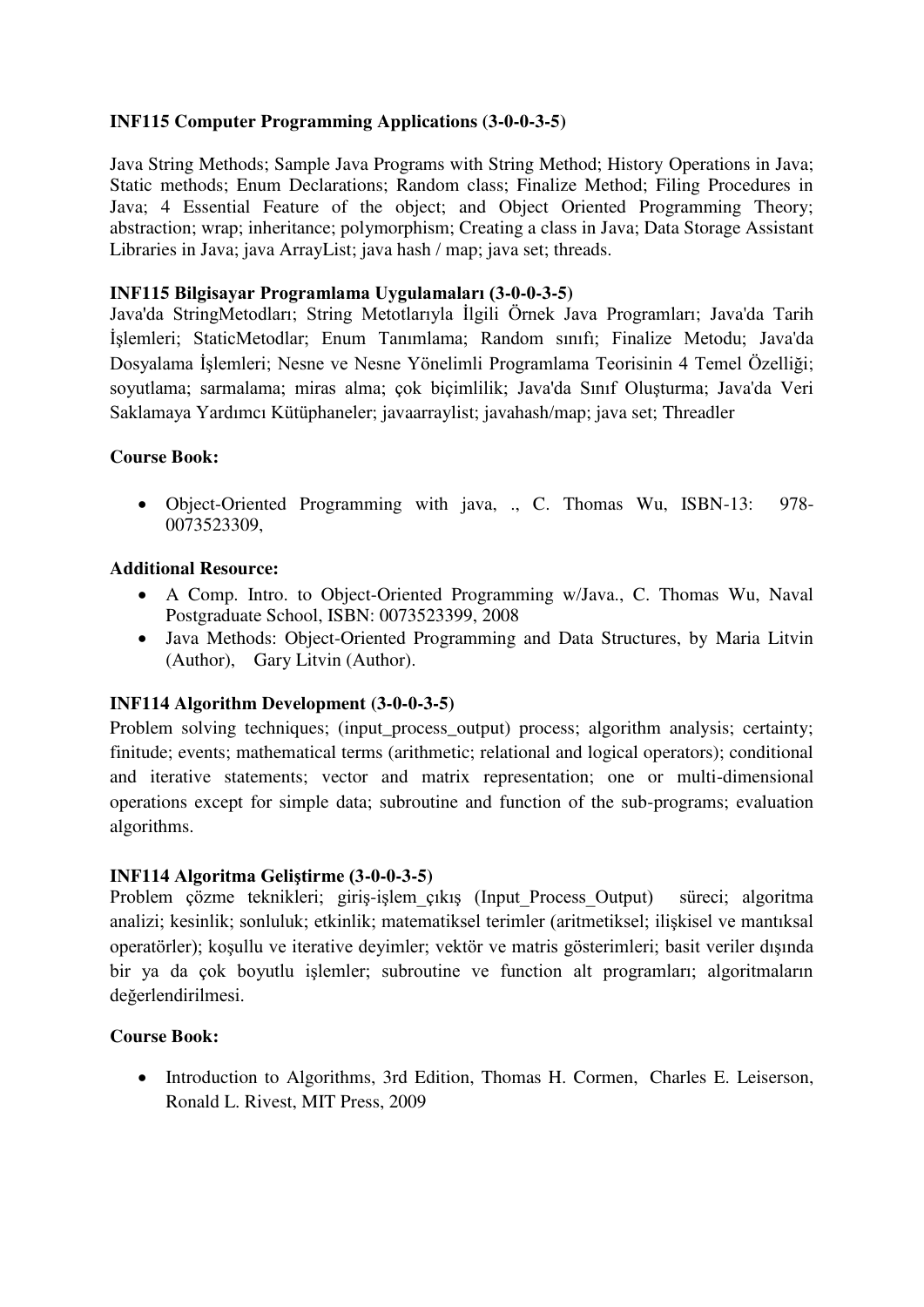## **Additional Resource:**

- The Algorithm Design Manual, [Steven S Skiena,](https://www.amazon.com/s/ref=dp_byline_sr_book_1?ie=UTF8&text=Steven+S+Skiena&search-alias=books&field-author=Steven+S+Skiena&sort=relevancerank) Springer, New York, 2012
- Introdusction to Programming i,n Java*,*Addison-Wesley Professional*,* Robert Sedgewick, Kevin Wayne, New Jersey.

# **INF112 Logic Design(3-0-0-3-6)**

Logic gates; Boolean algebra; Circuit simplification; United Circuits; Semi-collector; Full Adder; summer-break; Sequential Circuits; Combined Circuits; Decoders; Selectors; Registers; Shift Registers are; Binary Counters; Memory; Number Systems; Complements; Fixed Point Representation; Arithmetic Collection; Removing Arithmetic; Floating Point Representation; Error Detection Code; Language Transfer Registers; Break Transfer Registers; and Memory Bus Transfer; Micro arithmetic operations; Micro logical operations; Scroll Micro Operations; Arithmetic Shift Unit.

## **INF112 Mantıksal Tasarım (3-0-0-3-6)**

Mantık Kapıları;Boole Cebri; Devre Sadeleştirme; Birleşik Devreler; Yarı Toplayıcı; Tam Toplayıcı; Yaz-bozlar; Sıralı Devreler; Birleştirilmiş Devreler; Kod Çözücüler; Seçiciler; Yazaçlar; Kaydırma Yazaçları; İkili Sayıcılar; Bellek; Sayı Sistemleri;Tümleyenler; Sabit Nokta Gösterimi; Aritmetik Toplama; Aritmetik Çıkarma; Kayan Noktalı Gösterim; Hata Bulma Kodları; Yazaç Aktarım Dili; Yazaçlar Arası Aktarım; Veri Yolu ve Bellek Aktarımı; Aritmetik Mikro işlemler; Mantıksal Mikro işlemler; Kaydırma Mikro İşlemleri; Aritmetik Kaydırma Birimi;

## **Course Book:**

• Digital Design: With an Introduction to the Verilog HDL, by M. Morris R. Mano and Michael D. Ciletti,ISBN-13:978-0132774208,Jan 12, 2012,

## **Additional Resource:**

- Digital Design Essentials: 100 Ways to Design Better Desktop, Web, and Mobile Interfaces, Raj Lal, Rockport Publishers,
- Digital Design: Basic Concepts and Principles, Mohammad A. Karim, Xinghao Chen, by CRC Press,November 27, 2007 by CRC Press

## **INF211 Data Structures and Algorithms (3-0-0-3-5)**

Introduction to algorithms and data structures; Array data structure and dynamic memory allocation; Recursive programming; Linked lists; Stacks; Queues; Wood construction; Search techniques; Ranking techniques; Hash techniques; Information compression techniques; Basic graph algorithms; Problem-solving work.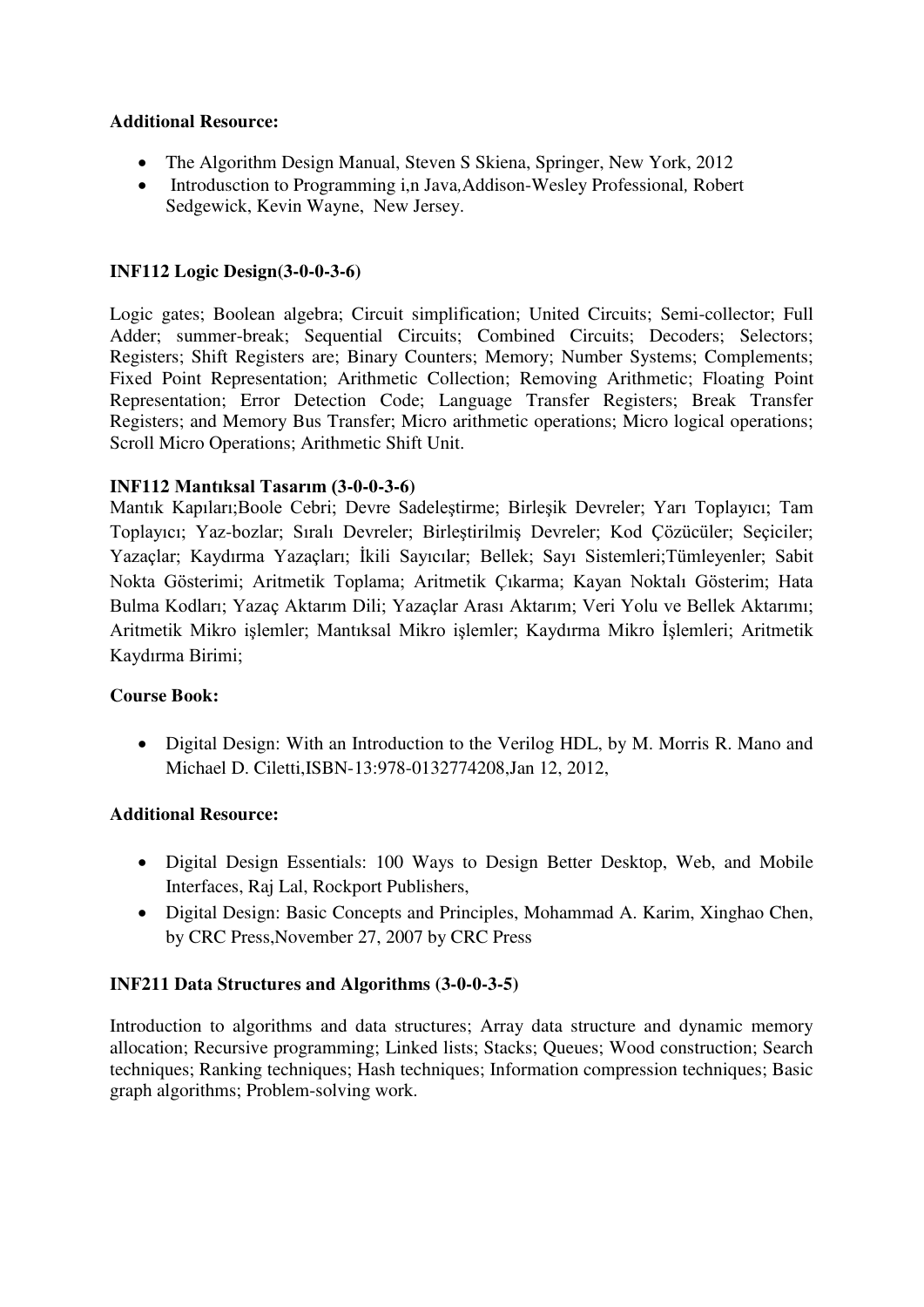# **INF211 Veri Yapıları ve Algoritmalar (3-0-0-3-5)**

Veri yapıları ve Algoritmalara giriş; Dizi veri yapısı ve dinamik bellek ayırma; Özyinelemeli programlama; Bağlı listeler; Yığınlar; Kuyruklar; Ağaç yapıları; Arama teknikleri; Sıralama teknikleri; Hash teknikleri; Bilgi sıkıştırma teknikleri; Temel çizge algoritmaları; Problem çözme çalışması.

## **Course Book:**

Data Structures and Algorithms Made Easy in Java, [Narasimha Karumanchi,](http://www.amazon.in/Narasimha-Karumanchi/e/B004S7ZXQM/ref=dp_byline_cont_book_1) 2011

## **Additional Resource:**

- The Algorithm Design Manual, [Steven S Skiena,](https://www.amazon.com/s/ref=dp_byline_sr_book_1?ie=UTF8&text=Steven+S+Skiena&search-alias=books&field-author=Steven+S+Skiena&sort=relevancerank) Springer, New York, 2012
- Data Structures and Algorithms in Java, 2nd Edition, Robert Lafore, 2002

## **INF210 Database Management (3-0-0-3-5)**

Structure of Microsoft SQL Server. The concept of database; relational database; data storage models; database components; database management systems; database products and versions; Microsoft SQL Server installation; SQL Server Management Studio; SQL Server database architecture; the standard SQL server databases; database creation and deletion; DDL; collation; Recovery-Transact Log; compatibility; set the options for the database; data types; data-entry; and delete tables; database backup and restore; queries; the SELECT command; INSERT; DELETE; and UPDATE commands; data transfer operations; join tables; constraints; the concept of index; constraints; stored procedures; triggers; SQL Server Agent.

# **INF210 Veritabanı Yönetimi (3-0-0-3-5)**

Microsoft SQL veritabanı sunucusunun yapısı; ilişkisel veritabanı kavramları; veri depolama modelleri; veritabanı bileşenleri;istemci-sunucu mimarisi; veritabanı ürünleri ve sürümleri; kurulum öncesi hazırlık; örnek adı; hizmet hesabı ayarı; vb.; SQL Server Management Studio;standart SQL sunucu veritabanları; veritabanı oluşturma ve silme; DDL komutları; Kurtarma-Transact Log; uyumluluk; veritabanı tablo işlemleri; veri tipleri; veri girişi ve veri silme; veritabanı yedekleme ve geri yükleme; sorgular; SELECT, WHERE, ORDER BY, INSERT, DELETE ve UPDATE komutları; veri aktarım işlemleri; tablo birleşim yapıları; kısıtlamalar; indeks kavramı; kısıtlamalar; kaydedilmiş yordamlar; tetikleyiciler; SQL Server Agent.

## **Course Book:**

• Introducing Microsoft SQL Server – Microsoft Press – 2012

- Microsoft SQL Server 2012 T-SQL Fundamentals Itzik Ben-Gan Microsoft Press 2015
- Structured Query Language Hans-Petter Halvorsen University College of Southeast Norway – 2016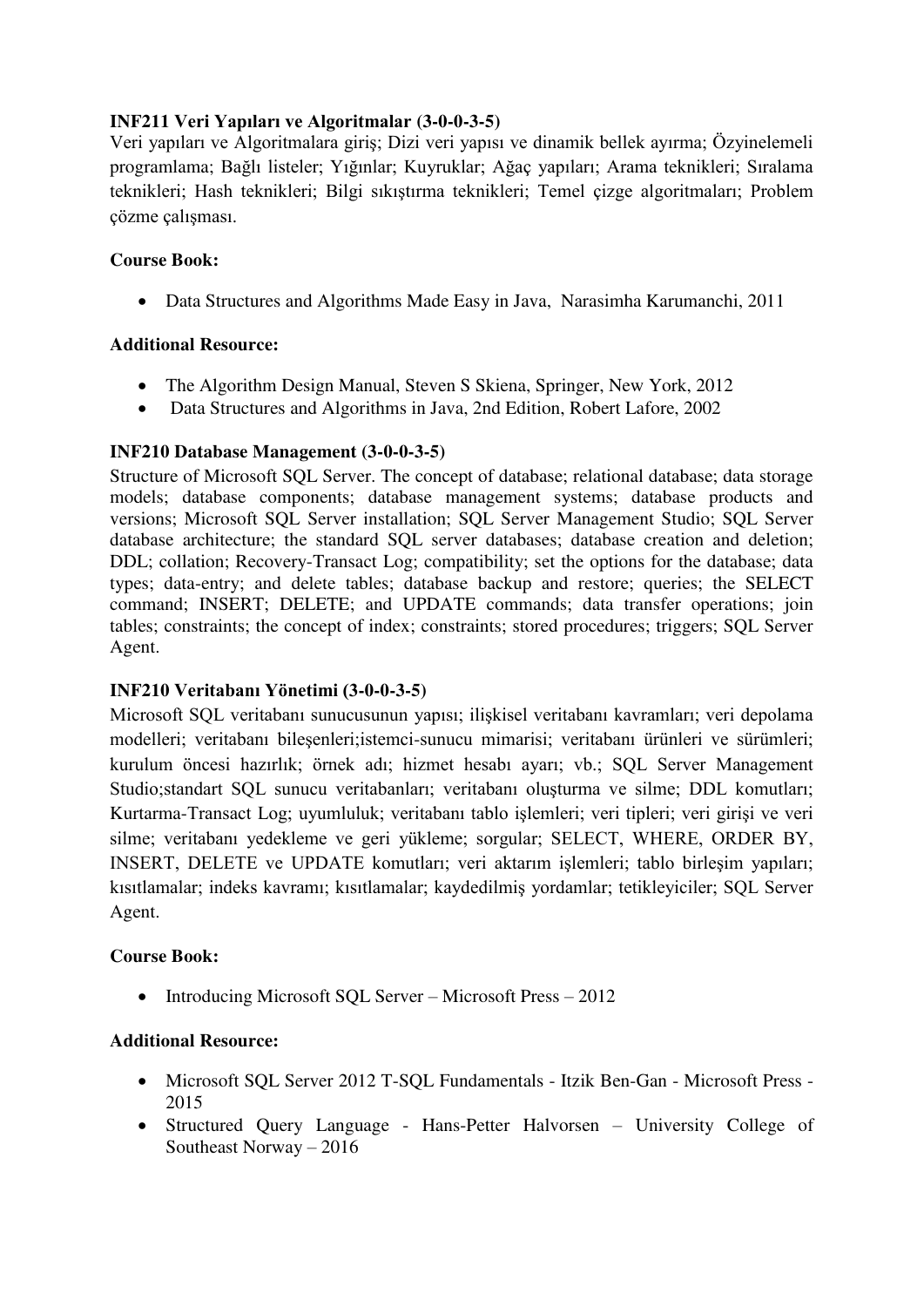### **INF213 Object Oriented Programming (3-0-0-3-5)**

The basic principles of object-oriented programming-oriented; Microsoft.net framework structure; class - object concepts; key features of the C # programming language; the structure of the C # language; Name Space concept; variables; data types; input / output methods; operators; flow control structures (if; if / else; if / else / if; switch / case); Loops (for; while; do / while; foreach) creating Class and Object access tokens; encapsulation; arrays; methods (functions; actions); inheritance; polymorphism.

## **INF213 Nesne Tabanlı Programlama (3-0-0-3-5)**

Nesne tabanlı-yönelimli programlamanın temel prensibleri; Microsoft.net framework yapısı; Sınıf – Nesne kavramları; C# programlama dilinin temel özellikleri; C # dilinin yapıları; Ad Uzayı kavramı; Değişkenler; Veri tipleri; Giriş/çıkış metotları; Operatörler; Akış kontrol yapıları (if; if/else; if/else/if; switch/case); Döngü yapıları (for; while; do/while; foreach); Sınıf ve Nesne oluşturma; Erişim belirteçleri; Kapsülleme; Diziler; Metotlar (fonksiyonlar; eylemler); Kalıtım; Çok-biçimlilik.

### **Course Book:**

 Beginning Visual C# - Karli Watson, Christian Nagel, Jacob Hammer Pedersen, Jon D. Reid, Morgan Skinner - Wiley Publishing – 2010

#### **Additional Resource:**

- Microsoft Visual C# 2013 Step by Step John Sharp -- Microsoft Press 2013
- C# For Programmers- Paul Deitel, Harvey Deitel Prentice Hall -2010

#### **INF214 – Visual Programming (3-0-0-3-5)**

Microsoft.net framework structure; Windows form objects and form controls; Standard Forms and features; MDI Forms and features; Design and make menu and toolbar; Visual programming with databases (with Microsoft SQL Server; and database objects: Connectionstring; SqlConnection; SqlCommand; ExecuteScalar; ExecuteReader; ExecuteNonQuery; DataReader; DataAdapter; DataTable; DataSet); App.config file.

## **INF214 Görsel Programlama (3-0-0-3-5)**

Microsoft.net framework yapısı; Windows form nesneleri ve form denetimleri; Standart Formlar ve özellikleri; MDI Formlar ve özellikleri; Menü ve araç çubuğu tasarımı ve oluşturma; Görsel programlamada veritabanı kullanımı (Microsoft SQL Server ve veritabanı nesneleri ile: ConnectionString; SqlConnection; SqlCommand; ExecuteScalar; ExecuteReader; ExecuteNonQuery; DataReader; DataAdapter;DataTable; DataSet); App.config dosyası.

### **Course Book:**

 Beginning Visual C# - Karli Watson, Christian Nagel, Jacob Hammer Pedersen, Jon D. Reid, Morgan Skinner - Wiley Publishing -2010

#### **Additional Resource:**

C# For Programmers- Paul Deitel, Harvey Deitel – Prentice Hall – 2010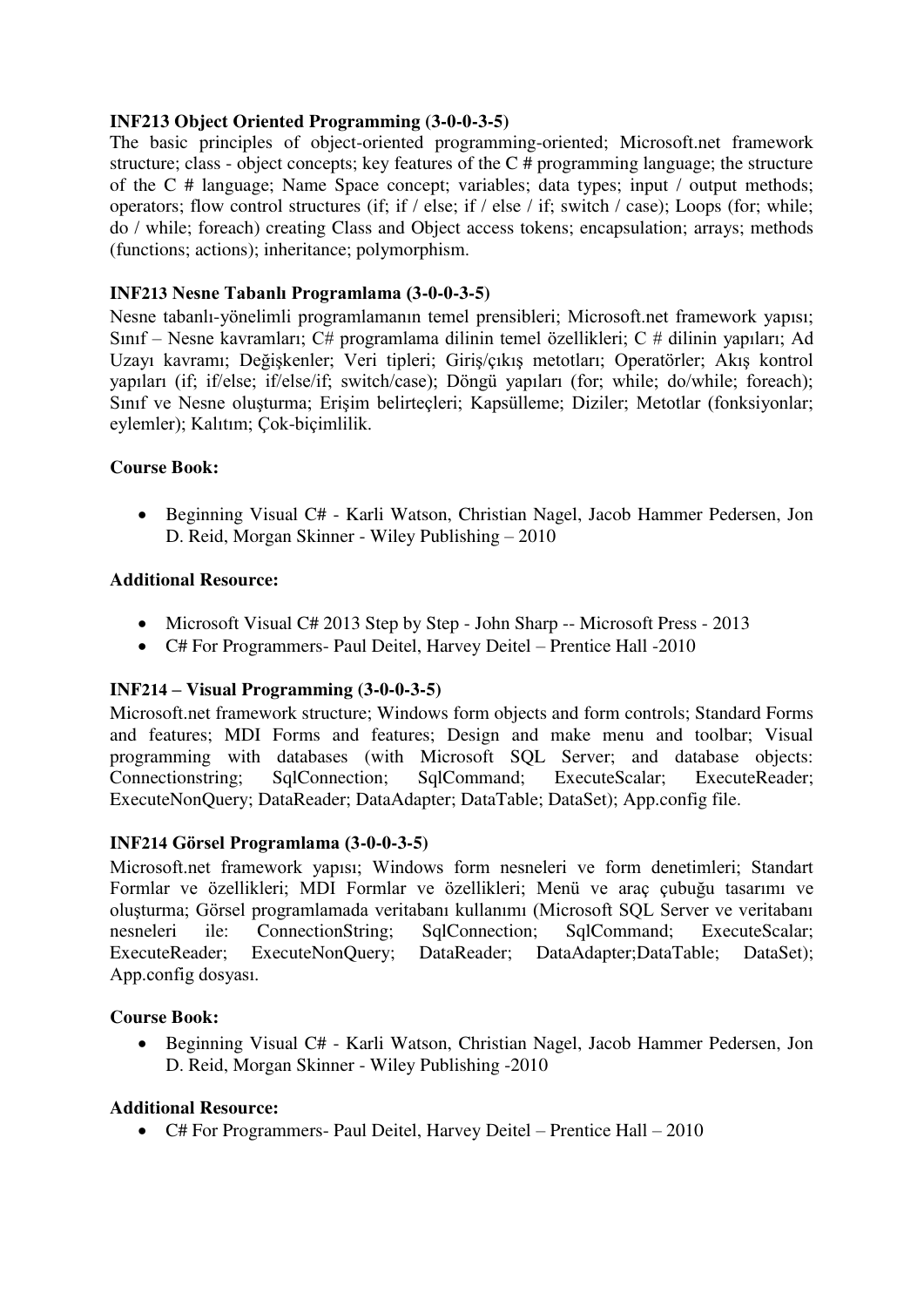## **INF216 Operating Systems Management (3-0-0-3-5)**

Installation of operating system (Windows based); System resources; File and Disk Management (FAT; NTFS); Memory Management; Product Activation and Licensing; Performance analysis; Management of services; Network settings and security; Sharing; Domain server (create; add; manage); DHCP server and settings; DNS server; Structure of Active Directory; Installation of Active Directory; Create user-group-organization unit; Group rights; Group schemas; Group policy (user and computer); Installation of Linux operating system.

# **INF216 İşletim Sistemleri Yönetimi (3-0-0-3-5)**

İşletim sistemi kurulumu (Windows tabanlı); Sistem kaynakları; Dosya ve disk yönetimi (FAT; NTFS); Bellek yönetimi; Ürün aktivasyonu ve lisanslama; Performans analizi; Hizmet yönetimi; Ağ ayarları ve güvenlik; Paylaşım; Domain sunucu (oluşturma; ekleme; yönetme); DHCP sunucu ve ayarları; DNS sunucu; Aktif dizin yapısı; Aktif dizin kurulumu; Kullanıcıgrup-organizasyon birimi oluşturma; Grup şemaları; Grup politikaları (kullanıcı ve bilgisayar); Linux işletim sistemi kurulumu.

## **Course Book:**

• Microsoft Windows Operating System Essentials – Tom Carpenter - John Wiley & Sons -2012

### **Additional Resource:**

- Active Directory Design Guide- Microsoft Corporation and Crown 2008
- The Windows Operating Systems William Stallings Prentice Hall 2005

## **INF313 Data Mining (3-0-0-3-6)**

Data; information and knowledge concepts; Introduction to data mining; Knowledge discovery in databases (KDD); Databases; OLTP; Data warehouses; Data cubes; OLAP; KDD- data select; KDD- data preprocessing (data cleaning – data transformation); Classification concepts (decision trees; ID3 and bayes algorithms; etc.); Cluster concepts (kmeans; k-medoids; dbscan algorithms; etc.); Association rules concepts (market basket; apriori algorithm; etc.); Case study with apriori algorithm.

## **INF313 Veri Madenciliği (3-0-0-3-6)**

Veri; enformasyon ve bilgi kavramları; Veri madenciliğine giriş; Veritabanlarında bilgi keşfi (VTBK); Veritabanları; OLTP; Veri ambarları; Veri küpleri; OLAP; VTBK- veri seçimi; VTBK- veri önişleme (veri temizleme - veri dönüşümü); Sınıflama yöntemleri (karar ağaçları; ID3 ve bayes algoritmaları; vb);Kümeleme yöntemleri (k-means; k-medoids; dbscan algoritmaları; vb); Birliktelik-ilişki kuralları (market sepet; apriori algoritması; vb.); Apriori algoritması ile veri madenciliği çalışması örneklemesi.

#### **Course Book:**

 Data Mining Concepts and Tecniques - Jiawei Han, Micheline Kamber – Elsevier 2006

- Principles of Data Mining Max Bramer Springer-Verlag London Limited 2007
- Data Mining Methods and Models Daniel T. Larose John Wiley & Sons 2006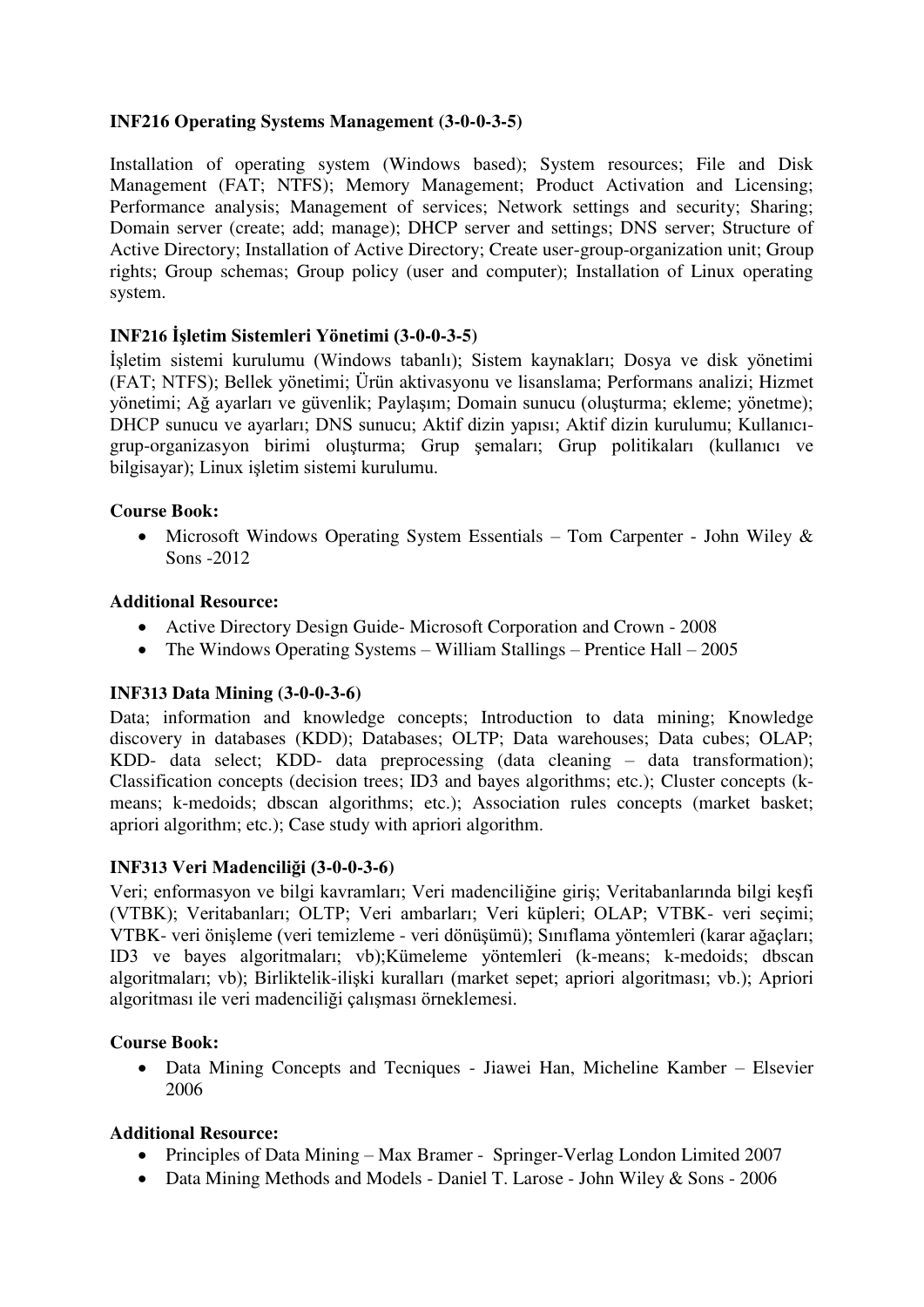### **INF314 Computer Networks - Cisco (3-0-0-3-5)**

Network system concepts; the evolution of the internet ; the concept of the protocol and protocol descriptions; OSI reference model; connection types; application layer; transport layer; network layer addressing; the network layer routing; link layer and the LAN; data link layer; physical link layer; network software-based applications; error detection and correction; IP4 and IP6; IP segmentation; network applications in Linux operating system;examination of IP packets with wireshark application.

### **INF314 Bilgisayar Ağları - CISCO (3-0-0-3-5)**

Ağ sistemleri kavramları; internetin gelişimi; protokol kavramı ve protokol açıklamaları; OSI kaynak modeli; bağlantı tipleri; uygulama katmanı; taşıma katmanı; ağ katmanı adreslemesi; ağ katmanı yönlendirmesi; bağlantı katmanı ve LAN; veri bağlantısı katmanı; fiziksel bağlantı katmanı; ağ yazılım tabanlı uygulamalar; hata sezme ve düzeltme; IP4 ve IP6; IP segmentasyon; yöntemleri linux işletim sisteminde ağ uygulamaları; wireshark uygulaması ile IP paketlerinin incelenmesi.

#### **Course Book:**

Computer Networks, [Andrew S. Tanenbaum,](https://www.amazon.com/Andrew-S.-Tanenbaum/e/B000AQ1UBW/ref=dp_byline_cont_book_1) [David J. Wetherall,](https://www.amazon.com/David-J.-Wetherall/e/B0046BU0EU/ref=dp_byline_cont_book_2) Peorson, 2011

### **Additional Resource:**

- Computer System and Network Security, Gregory B. White, Eric A. Fisch, Udo W. Pooch, Washington, 1996
- Introduction to Computer Networks and Cybersecurity, Chwan-Hwa (John) Wu, J. David Irwin, 2013

## **INF315 Industry 4.0 (3-0-0-3-6)**

Web 1.0, 2.0, 3.0, 4.0; internet of objects; cloud computing; SLI contracts; reengineering; automation types;dark Factory term; semantic web; decision support systems; XML; HTML 5.0; online operating systems; online software solutions; artificial intelligence; expert systems; human-machineinteraction; wearable information systems; mobile electroniccommerce systems; B2B.

#### **INF315 Endüstri 4.0 (3-0-0-3-6)**

Web 1.0, 2.0, 3.0, 4.0; nesnelerin interneti; bulut bilişim; SLI kontratları; değişim mühendisliği; otomasyon çeşitleri; karanlık fabrika kavramı; semantik web; karar destek sistemleri; XML; HTML 5.0; çevrimiçi işletim sistemleri; çevrimiçi yazılım çözümleri; yapay zeka; uzman sistemler;makine-insan etkileşimi; giyilebilir bilişim teknolojileri; mobil elektronik ticaret sistemleri; B2B.

#### **Course Book:**

• Industry 4.0: The Industrial Internet of Things, Alasdair Gilchrist, Thailand, 2016

#### **Additional Resource:**

• Getting Started with the Internet of Things, [Cuno Pfister,](https://www.amazon.com/Cuno-Pfister/e/B0074O8EF8/ref=dp_byline_cont_book_1) USA, 2011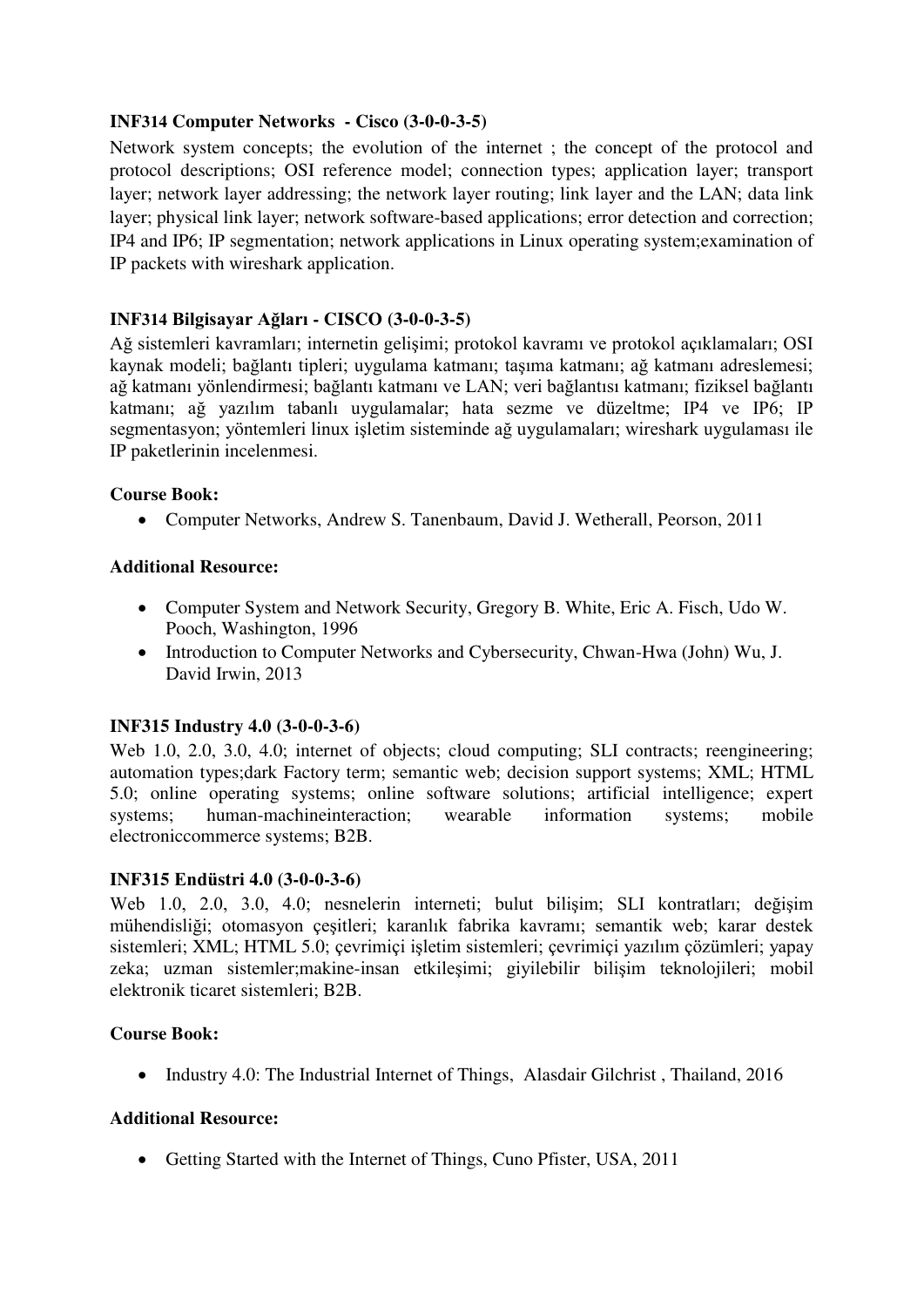### **INF311 Web Based Programming (3-0-0-3-6)**

Microsoft.net framework structure; HTML; Windows Web Server installation; ASP.NET web forms and form controls; Use validations and sessions; Web programming with databases (with Micrososft SQL server and database objects: Connection string; SqlConnection; SqlCommand; ExecuteScalar; ExecuteReader; ExecuteNonQuery; DataReader; DataAdapter; DataTable; DataSet; DataBind); Web.config file; Use cookies; writing and Using javascript.

### **INF311 Web Tabanlı Programlama (3-0-0-3-6)**

Microsoft.net framework yapısı; HTML; Windows Web Sunucu kurulumu; ASP.NET web formları ve form kontrolleri; Validation ve Session kullanma; Veritabanı ile web programlama (Micrososft SQL sunucu ve veritabanı nesneleri ile: Connection string; SqlConnection; SqlCommand; ExecuteScalar;ExecuteReader; ExecuteNonQuery; DataReader; DataAdapter; DataTable; DataSet; DataBind); Web.config dosyası; Cookie kullanımı; ASP.Net içinde javascript yazma ve kullanma.

### **Course Book:**

• Microsoft ASP.NET 4 Step by Step - George Shepherd - Microsoft Press – 2010

## **Additional Resource:**

- Beginning Visual C# Karli Watson, Christian Nagel, Jacob Hammer Pedersen, Jon D. Reid, Morgan Skinner - Wiley Publishing - 2010
- C# For Programmers- Paul Deitel, Harvey Deitel Prentice Hall -2010

### **INF401 Project Management (3-0-0-3-6)**

Definition and historical development of the concepts of project management; project planning and implementation stages; feasibility concept; method of time management; scheduling; project management and identification of difficulties during project closure; project development methods; project manager duties and responsibilities; a new generation of project development methods; change management ; Scrum method; object-oriented system development methods.

## **INF401 Proje Yönetimi (3-0-0-3-6)**

Proje yönetimi ile ilgili kavramların tarifi ve tarihsel gelişimi; proje planlama ve yürütülmesi aşamaları; fizibilite kavramı veçeşitleri; zaman yönetimi methodları; proje yönetimi ve tamamlama sırasında zorlukları tanımlama; proje geliştirme yöntemleri; proje yöneticisinin görev ve sorumlulukları; yeni nesil proje geliştirme yöntemleri; değişim yönetimi; Scrum methodu; nesne tabanlı sistem geliştirme methodları.

#### **Course Book:**

• Fundamentals of Project Management, [Joseph Heagney,](https://www.amazon.com/Joseph-Heagney/e/B00DWGCIX6/ref=dp_byline_cont_book_1) USA, 2012

#### **Additional Resource:**

• The Project Management Book, Richard Newton, Financial Times, 2013

#### **INF303 System Analysis (3-0-0-3-6)**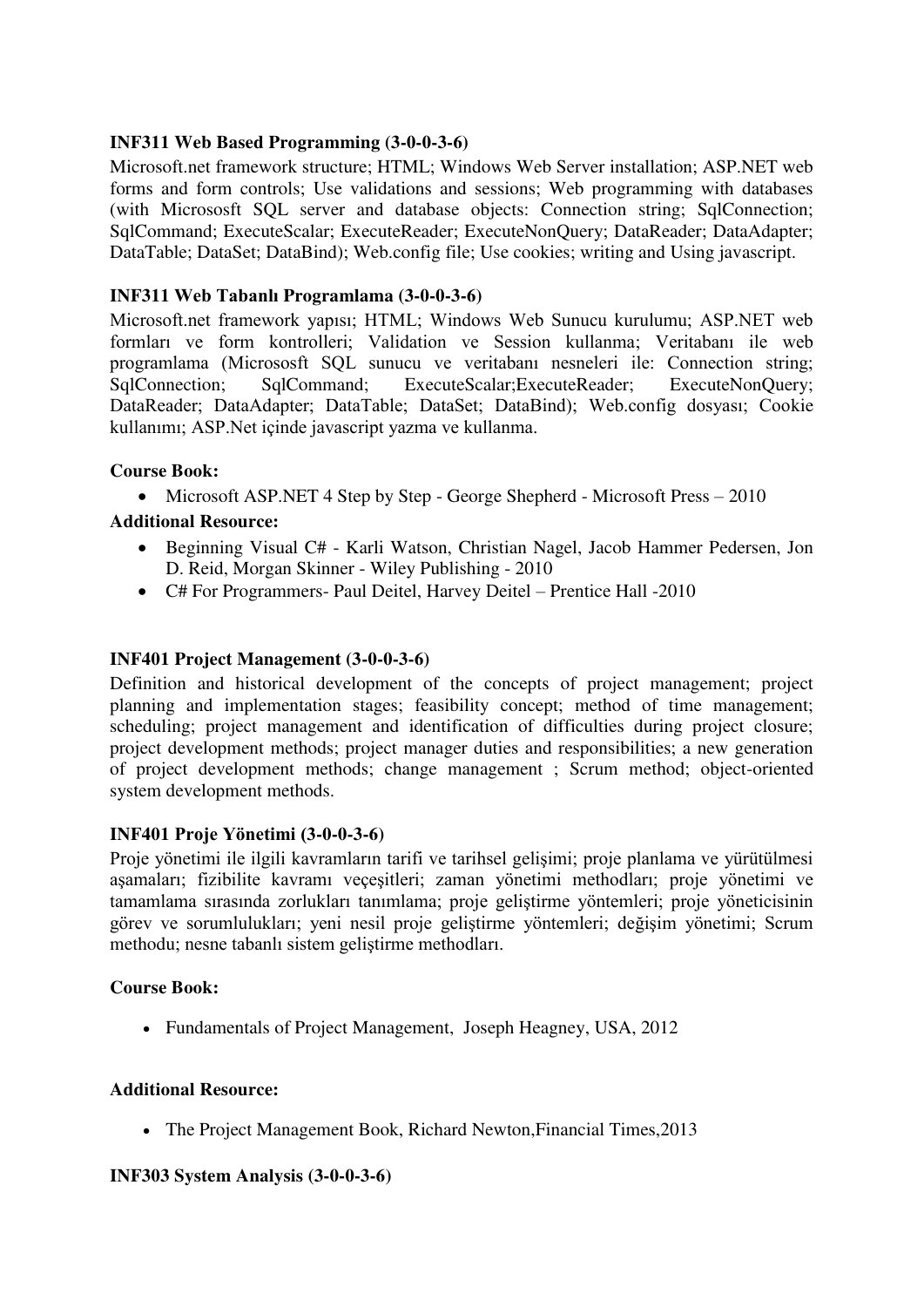System concept; system development life cycle; system development methods; project team and roles; object-oriented systems and design; planning; creating a system demands; feasibility; project management concepts and processes; process management tools; Gant and Pest was method; requirements determination process and functional modeling; structural modeling; behavioral modeling; the design process; class design and methods; data management design; user interface design; physical architecture design; application process; test methods; installation and operational processes; finalization of the project; Scrum method.

### **INF303 Sistem Analizi (3-0-0-3-6)**

Sistem Kavramı; sistem geliştirme hayat döngüsü; sistem geliştirme yöntemleri; proje takımı ve rolleri; nesne tabanlı sistemler ve tasarımı; planlama; sistem talebi oluşturma; fizibilite; proje yönetimi kavramı ve süreçleri; süreç yönetimi araçları; gant ve pest methodu; gereklilik belirleme süreci ve fonksiyonel modelleme; yapısal modelleme; davranışsal modelleme; tasarım süreci; class ve method tasarımı; veri yönetimi tasarımı; kullanıcı arayüz tasarımı; fiziksel mimari tasarımı; uygulama süreci; test yöntemleri; yükleme ve operasyonel süreç; proje sonlandırma süreci; scrum methodu.

### **Course Book:**

 Systems Analysis and Design, Global Edition, Kenneth Kendall, Julie Kendall, Peorson, 2013

#### **Additional Resource:**

 Essentials of System Analysis and Design, Joseph Valacich, Mary Sumner, Joey George, Jeffrey Slater, Iowa, Peorson, 2009

#### **INF450 Graduation Project (1-2-0-2-6)**

Students select, offer and prepare a thesis with their academic consultant. Project selection; preparation of project proposal; project topic selection; preparation of the process of the project and time management; the transition to project; project development; project presentations and pre-intermediate assumptions; starting to write the appropriate code in the appropriate model development project; project delivery; project presentation.

#### **INF450 Bitirme Projesi (1-2-0-2-6)**

Öğrenci danışmanın önderliğinde; seçip hazırladığı projeyi dönem sonunda bitirme tezi halinde sunar. Proje konusu önerileri; bitime projesi başvuru formu hazırlanması; proje konusu seçimi; projenin süreçlerini ve zaman yönetiminin hazırlanması; proje yazımına geçiş; proje geliştirme; proje ön sunumları ve ara kabuller; projeye uygun kod yazmaya başlanması ya da uygun model geliştirme ile birlikte proje yazımı; proje teslimi; proje sunumu.

#### **Course Book:**

• Fundamentals of Project Management, [Joseph Heagney,](https://www.amazon.com/Joseph-Heagney/e/B00DWGCIX6/ref=dp_byline_cont_book_1) USA, 2012 **Additional Resource:**

• The Project Management Book, Richard Newton, Financial Times, 2013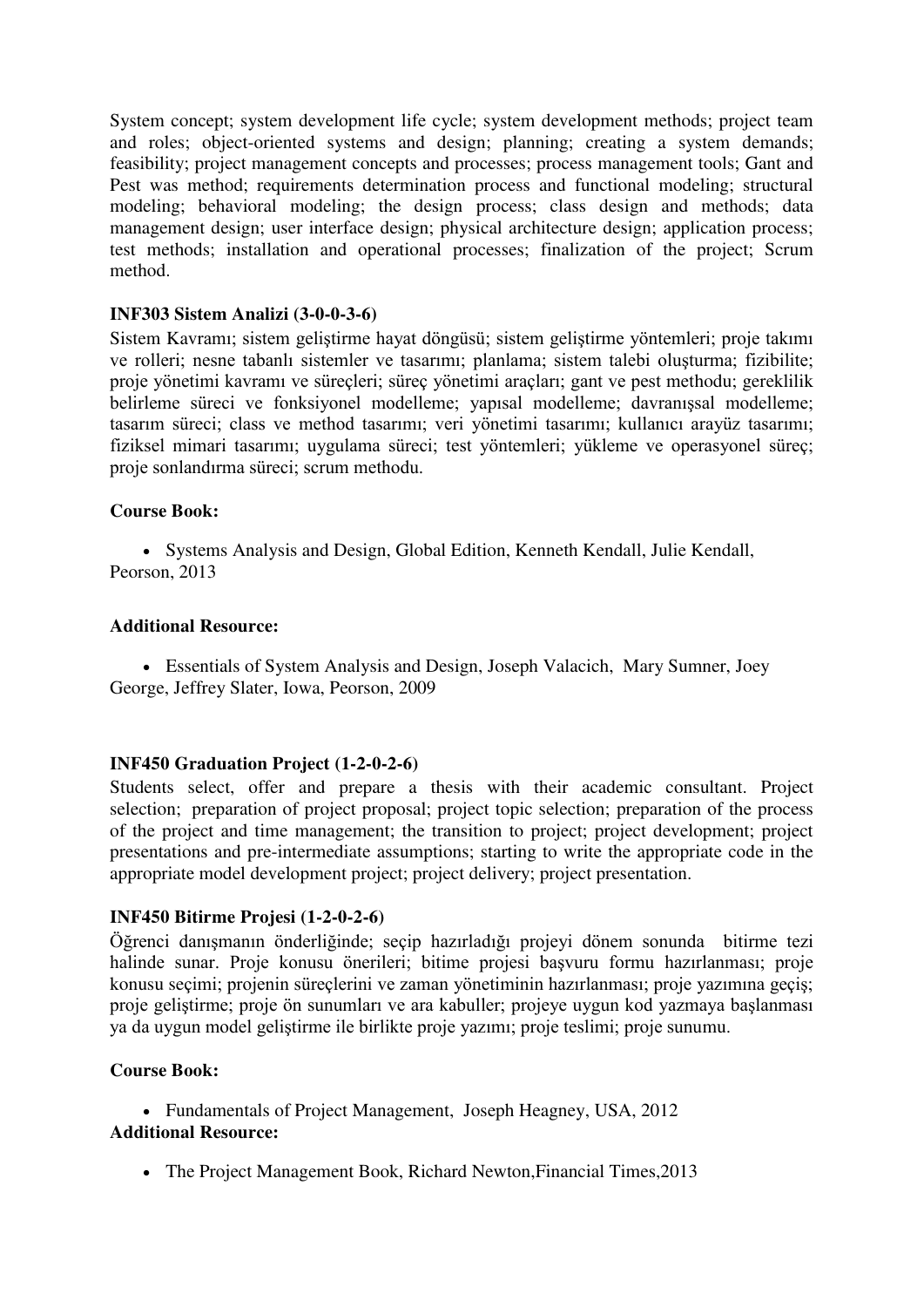### **BBA101 Introduction to Business (3-0-0-3-7)**

Definition of business; business administration functions; formation of a business unit; business in global markets; general management in business; human resource management in business; accounting and financial activities in business; operations management in business; marketing management in business; business and economics; social responsibility, ethics and law in business; new developments in business.

## **BBA101 İşletmeye Giriş (3-0-0-3-7)**

İşletmenin tanımı; işletme fonksiyonları; iş birimi oluşturma; küresel pazarlarda işletme; işletmede genel yönetim; işletmede insan kaynakları yönetimi; işletmede muhasebe ve finansal uygulamalar; işletmede operasyonlar yönetimi; işletmede pazarlama yönetimi; işletme ve ekonomi; işletmede sosyal sorumluluk; etik ve hukuk; işletmede güncel konular.

### **Course Book:**

• Introduction to Business, [Betty J Brown,](http://www.alibris.com/search/books/author/Betty-J-Brown?aid=667776) [John E Clowi](http://www.alibris.com/search/books/author/John-E-Clow?aid=978527), Glencoe, 2006

### **Additional Resource:**

- Introduction to Business, Mohammed Amin halid, K-Be Book Bank, 2014
- Introduction to Business, Les Dlabay, Ed.D., James L. Burrow, Brad Kleindl, 2009

### **INF111 Mathematics 3-0-0-3-4)**

First and second degree equations and inequalities; graph of coordinates; function concept; Applications of function; exponential and logarithmic functions and applications; limits and continuity; differential; logarithmic and exponential functions; partial derivatives; Lagrange multiplier; integral; definite integral.

## **INF111 Matematik (3-0-0-3-4)**

Birinci ve ikinci derece denklemler ve eşitsizlikler; koordinatların grafikleri; fonksiyon kavramı; fonksiyonların uygulamaları; üstel ve logaritmik fonksiyonlar ve uygulamaları; limit ve süreklilik; diferansiyel; logaritmik ve üstel fonksiyonların türevleri; kısmi türevler; Lagrange çarpanı; integral; belirli integral.

## **Course Book:**

• Mathematics for Economics and Business, [Mr Ian Jacques,](http://www.amazon.in/s/ref=dp_byline_sr_book_1?ie=UTF8&field-author=Mr+Ian+Jacques&search-alias=stripbooks) 2006

#### **Additional Resource:**

 Applied Mathematics for Business, Economics and the Social Sciences, Frank S. Budnick, McGraw-Hill Companies, 1993

#### **INF215 Statistics (3-0-0-3-6)**

Measures of central tendency (mean, median, mode, range); measures of dispersion (variance, standard deviation); histogram; diagrams, charts and plots, distinguishing between sample and thepopulation; probability; permutation; combination; probability rules; bivariate probability,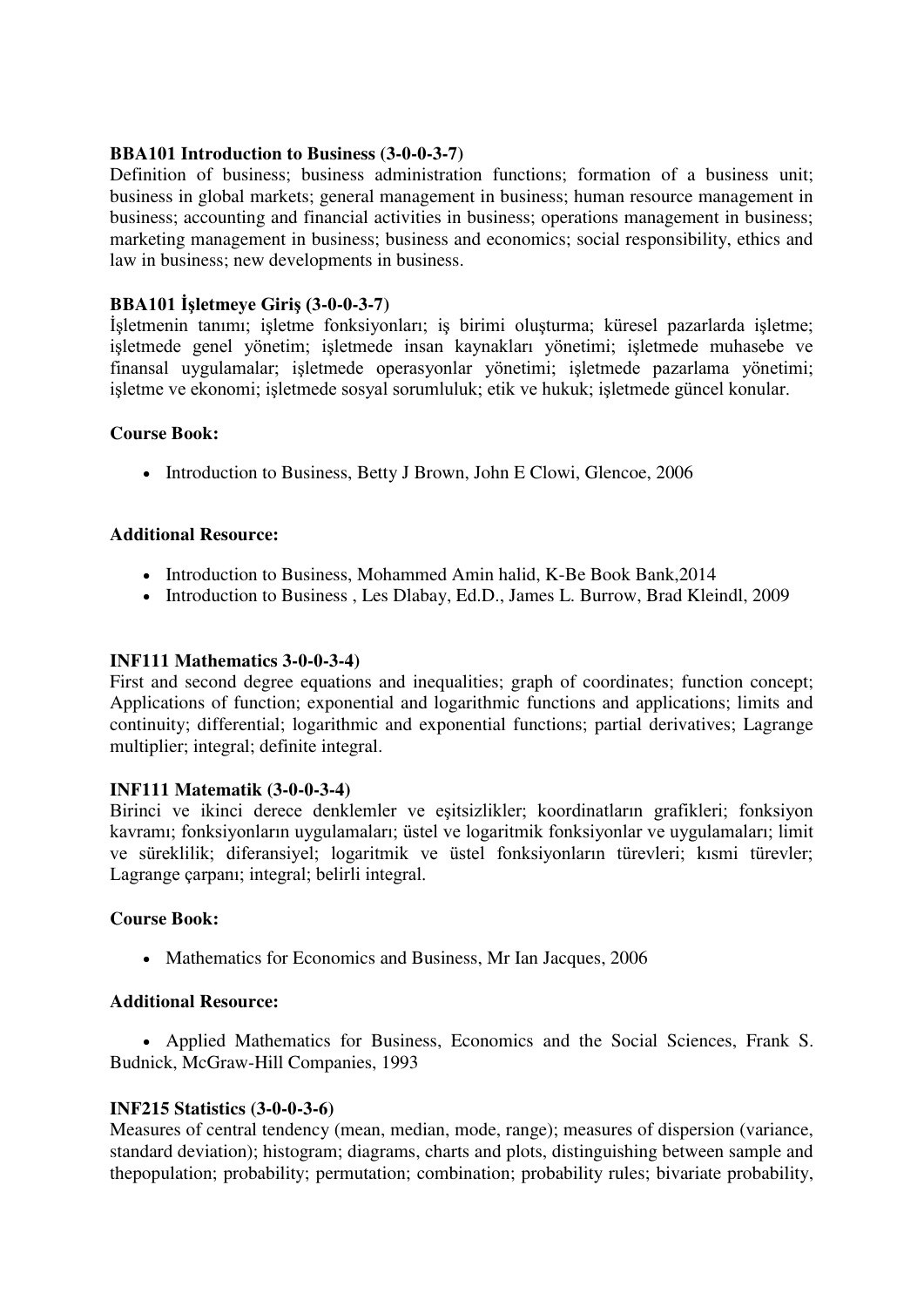joint probability; conditional probability; Bayes' theorem, discrete and continuous variables and probability distributions (binomial, Poisson, exponential distributions); expected value; sampling and sampling distribution (sampling distribution of the sample mean and sample proportion); point estimation; confidence interval; hypothesis testing (z, student's t, F and Chi-square distributions); linear correlation; population and sample correlation coefficient.

### **INF215 İstatistik (3-0-0-3-6)**

Merkezi eğilim ölçüleri (ortalama; medyan;mod; değişken aralığı); dağılım ölçüleri (varyans; standart sapma); histogram; diyagram ve çizelgeler;örneklem ve anakütlenin ayırtedilmesi; olasılık; permütasyon; kombinasyon; olasılık kuralları; iki değişkenli olasılık; ortak olasılık; koşullu olasılık; Bayes kuramı; kesikli ve sürekli rassal değişkenler ve olasılık dağılımları (binom;poisson; normal ve üstel dağılım); beklenen değer; örnekleme ve örnekleme dağılımları (örneklem ortalaması ve örneklem oranının örnekleme dağılımı); nokta tahmini; güven aralığı; hipotez testi (z; t; F ve Ki-kare dağılımı); doğrusal korelasyon; anakütle ve örneklem korelasyon katsayısı.

### **Course Book:**

• Principles of Applied Statistics, [Professor D. R. Cox,](https://www.amazon.com/s/ref=dp_byline_sr_book_1?ie=UTF8&text=Professor+D.+R.+Cox&search-alias=books&field-author=Professor+D.+R.+Cox&sort=relevancerank) [Professor Christl A. Donnelly,](https://www.amazon.com/s/ref=dp_byline_sr_book_2?ie=UTF8&text=Professor+Christl+A.+Donnelly&search-alias=books&field-author=Professor+Christl+A.+Donnelly&sort=relevancerank) Cambridge University Press 2011

### **Additional Resource:**

 Applied Statistics : From Bivariate Through Multivariate Techniques, [Rebecca M.](http://www.bookdepository.com/author/Rebecca-M-Warner)  [Warner,](http://www.bookdepository.com/author/Rebecca-M-Warner) [SAGE Publications Inc,](http://www.bookdepository.com/publishers/SAGE-Publications-Inc) USA, 2012

#### **BBA201 Organizational Behavior (3-0-0-3-6)**

Definition of organizational behavior; diversity and cultural values; ethics; personality and attitudes;attitudes and job satisfaction; emotions and moods; perception and individual decision-making; motivation concepts; motivation; from concepts to applications; foundations of group behavior; understanding work teams; communication; leadership; power and politics; conflict and negotiation; foundations of organization structure; organizational culture; human resource policies and practices; organizational change and stress management.

## **BBA201 Örgütsel Davranış (3-0-0-3-6)**

Örgütsel davranışın tanımı; çeşitlilik ve kültürel değerler; etik; kişilik ve tutumlar; tutumlar ve iştatmini; duygular ve ruh hali; algı ve bireysel karar verme; motivasyon kavramları ve uygulamaları; grup davranışının temelleri; iş takımlarını anlamak; iletişim; liderlik; güç ve politika; çatışma ve uzlaşma; organizasyon yapısının temelleri; örgütsel kültür, insan kaynakları politikaları ve uygulamaları; örgütsel değişim ve stres yönetimi.

#### **Course Book:**

 Organizational Behavior, Stephen Robbins, Timothy Judge, Pearson Higher Education, 2013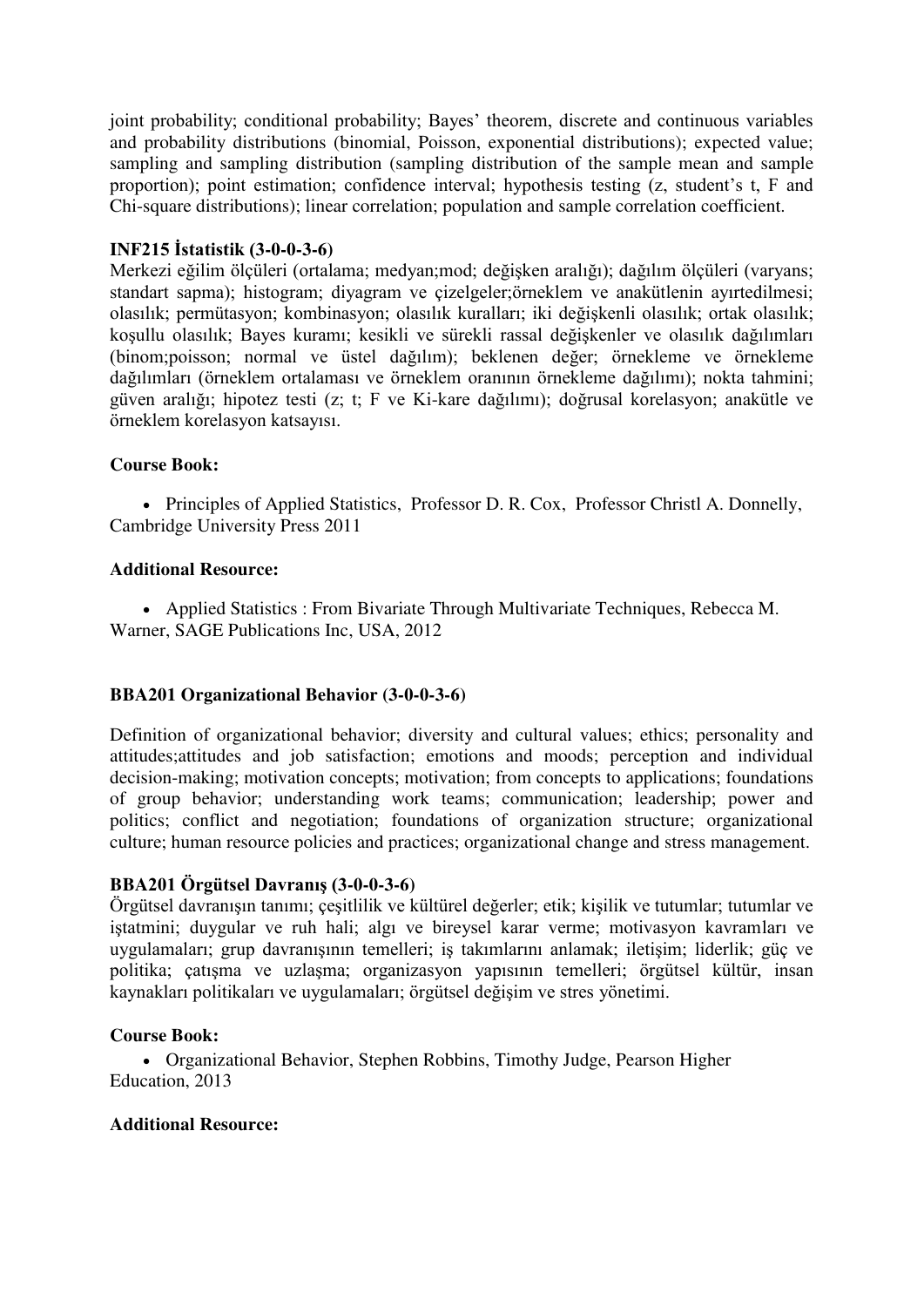Organizational Behavior, [John R Schermerhorn,](http://www.alibris.com/search/books/author/John-R-Schermerhorn) [Hunt,](http://www.alibris.com/search/books/author/Hunt) [Dr. Richard N Osborn,](http://www.alibris.com/search/books/author/Dr.-Richard-N-Osborn) John Wiley & Sons, 2010

### **BBA220 Entrepreneurship (2-2-0-3-7)**

Basic concepts of entrepreneurship; franchising; buyouts; small and medium sized enterprises; startups; entrepreneurship process; implementing new business plans; commercialization; business plan canvas; innovation and organizational change in existing organizations; entrepreneurship; creating and expanding new markets; operational challenges and opportunities; development and management of family businesses; examples from entrepreneurial successes and failures; types of entrepreneurship; social entrepreneurship.

### **BBA220 Girişimcilik (2-2-0-3-7)**

Girişimciliğin temel kavramları; franchising; satınalmalar; küçük ve orta ölçekli işletmeler; yeni girişimler; girişimcilik süreci; yeni iş kararlarını uygulama; ticarileşme; iş planı kanvası; ; mevcut organizasyonlarda yenilik ve kurumsal değişim; girişimcilik; yeni pazarlar yaratma ve genişletme; operasyonel güçlükler ve fırsatlar; aile işlerinin geliştirilmesi ve yönetimi; girişimcilik başarı ve başarısızlık örnekleri; girişimcilik türleri; sosyal girişimcilik.

### **Course Book:**

Entrepreneurship- an evidence-based guide, Robert Baron, Edward Elgar 2012

### **Additional Resource:**

 Entrepreneurship, Robert Hisrich, Michael Peters, Dean Shepherd, McGraw-Hill/Irwin, 2007

## **ASF303 Research Methods and Applications (3-0-0-3-6)**

Introduction to research methods; Academic research methods (survey, correlational, causalcomparison, experimental, case-study, action, phenomenon, ethnography, theory formation etc.); Stages of research; Research problem and subject; Hypothesis determination; Literature Review; Ethics in research; Sample; Data analysis methods (Determining dependent and independent variables, Validity and reliability, Correlation coefficient, Cronbach Alpha, Descriptive statistics, Inferential statistics, T-test, F-test (ANOVA), Thesis and Article writing rules, APA writing rules.

#### **ASF303 Araştırma Yöntemleri ve Uygulamaları (3-0-0-3-6)**

Araştırma yöntemlerine giriş; Akademik araştırma yöntemleri (tarama, korelasyonel, nedensel-karşılaştırma, deneysel, durum, eylem, olgu-bilim, etnografi, kuram oluşturma vb..); Araştırmanın aşamaları; Araştırma problemi ve konusu; Hipotez belirleme; Literatur taraması; Araştırmada etik; Örneklem; Veri analiz yöntemleri (Bağımlı ve bağımsız değişkenleri belirleme; Geçerlilik ve güvenirlik, Korelasyon katsayısı, Cronbach Alpha, Tanımlayıcı istatistik; Çıkarımsal istatistik; T-testi, F-testi (ANOVA), Tez ve Makale yazım kuralları, APA yazım kuralları.

#### **Course Book:**

Business Research Methods, Şener Büyüköztürk and Oth., 2012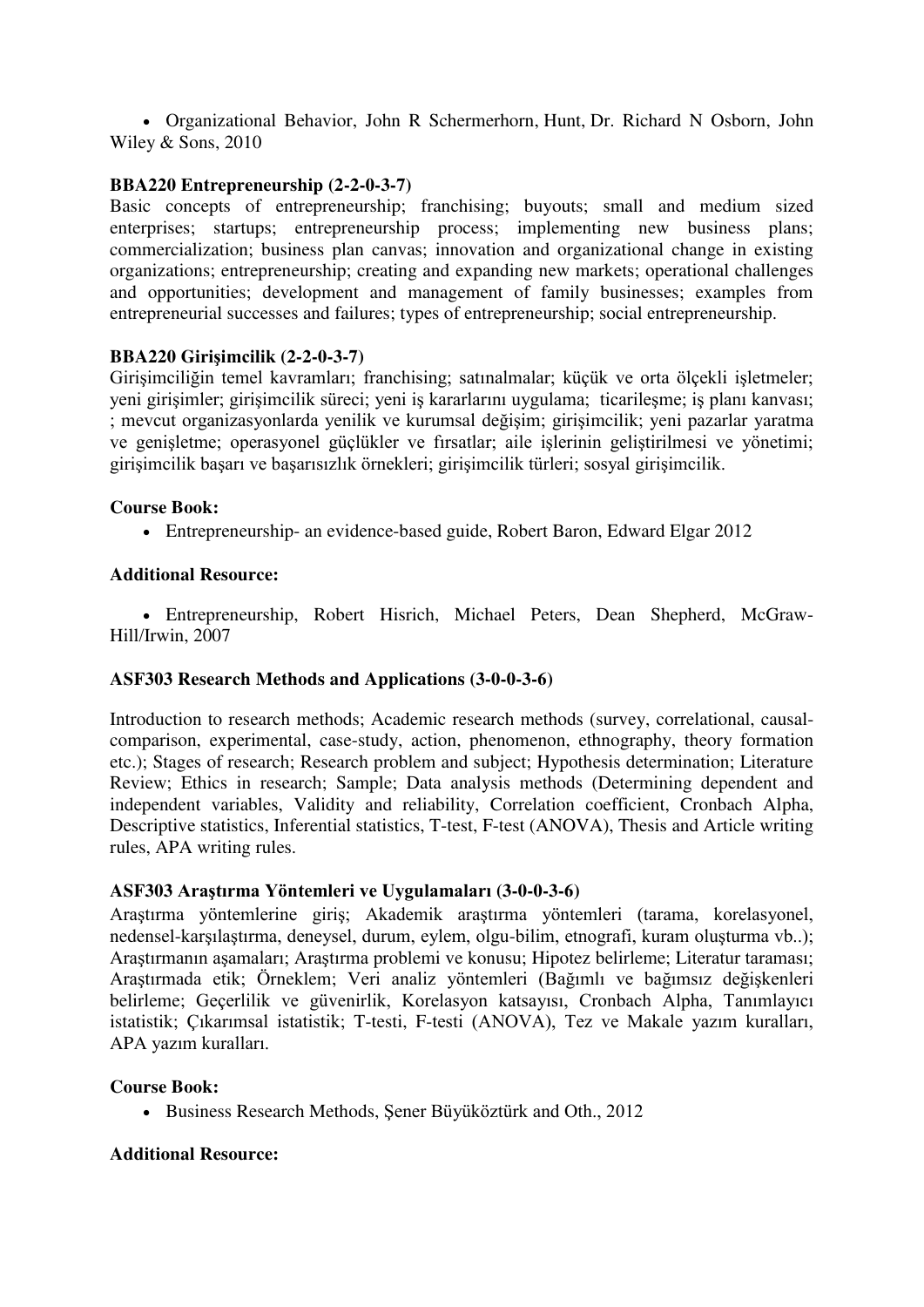- Research Methods for Business Students, [Mark N.K. Saunders,](https://www.amazon.com/Mark-N.K.-Saunders/e/B003E2PP74/ref=dp_byline_cont_book_1) [Adrian Thornhill](https://www.amazon.com/s/ref=dp_byline_sr_book_2?ie=UTF8&text=Adrian+Thornhill&search-alias=books&field-author=Adrian+Thornhill&sort=relevancerank) , [Philip Lewis](https://www.amazon.com/s/ref=dp_byline_sr_book_3?ie=UTF8&text=Philip+Lewis&search-alias=books&field-author=Philip+Lewis&sort=relevancerank) , Peorson, 2007
- Research Methods for Business: A Skill-Building Approach, [Uma Sekaran,](http://www.wiley.com/WileyCDA/Section/id-302475.html?query=Uma+Sekaran) [Roger](http://www.wiley.com/WileyCDA/Section/id-302475.html?query=Roger+Bougie)  [Bougie,](http://www.wiley.com/WileyCDA/Section/id-302475.html?query=Roger+Bougie) 2013

## **INF116 Management Information Systems (3-0-0-3-6)**

Organizational foundations of information systems; hardware; software, wireless communication; internet; management information systems; ERP systems; planning; implementation and the stages of YBS systems; application areas; decision-making methods and the effects of these systems on the functions of management.

### **INF116 Yönetim Bilişim Sistemleri (3-0-0-3-6)**

Bilişim sistemlerinin kurumsal temelleri; donanım; yazılım; kablosuz iletişim; internet; bilişimsistemleri; kurumsal kaynak planlama sistemleri; planlama; uygulama ve yönetim bilişim sistemlerinin aşamaları; uygulama alanları; karar verme yöntemleri ve yönetim fonksiyonlarına etkileri.

### **Course Book:**

 Management Information Systems:Managing the Digital Firm, [Kenneth C. Laudon,](https://www.amazon.com/Kenneth-C.-Laudon/e/B000AQ3MIQ/ref=dp_byline_cont_book_1) [Jane P. Laudon,](https://www.amazon.com/s/ref=dp_byline_sr_book_1?ie=UTF8&text=Kenneth+Laudon+.+Jane+P.+Laudon&search-alias=books&field-author=Kenneth+Laudon+.+Jane+P.+Laudon&sort=relevancerank) 2013

#### **Additional Resource:**

• Management Information Systems, [Kenneth Laudon,](http://www.amazon.in/s/ref=dp_byline_sr_book_1?ie=UTF8&field-author=Kenneth+Laudon&search-alias=stripbooks) [Jane P. Laudon,](http://www.amazon.in/s/ref=dp_byline_sr_book_2?ie=UTF8&field-author=Jane+P.+Laudon&search-alias=stripbooks) 2014

#### **BBA341 Marketing Management (3-0-0-3-7)**

Developing marketing strategies and plans; connecting with customers; creating long-term loyaltyrelationships, building strong brands: identifying market segments and targets, creating brand equity; product and service strategies; pricing strategies; managing marketing channels; elements of integrated marketing communications, digital communications; advertising, sales promotions, events and experiences, and public relations; direct marketing; word of mouth; and personal selling.

#### **BBA341 Pazarlama Yönetimi (3-0-0-3-7)**

Pazarlama stratejileri ve planları geliştirme; müşterilerle iletişim kurma; uzun dönemli sadakatyaratma; güçlü markalar oluşturma; pazar bölümlerini ve hedef kitleleri belirleme; marka değeriyaratma; ürün ve hizmet stratejileri; fiyatlandırma stratejileri; dağıtım kanallarının yönetimi; bütünleşik pazarlama iletişiminin unsurları; dijital iletişim; reklam; satış promosyonu; halkla ilişkiler; doğrudan pazarlama; ağızdan ağıza reklam ve kişisel satış.

#### **Course Book:**

Marketing Management, Philip T. Kotler, Kevin Lane Keller, Peorson, 2008

## **Additional Resource:**

 Strategic Marketing Management, [Alexander Chernev,](https://www.amazon.com/s/ref=dp_byline_sr_book_1?ie=UTF8&text=Alexander+Chernev&search-alias=books&field-author=Alexander+Chernev&sort=relevancerank) [Philip Kotler,](https://www.amazon.com/s/ref=dp_byline_sr_book_2?ie=UTF8&text=Philip+Kotler&search-alias=books&field-author=Philip+Kotler&sort=relevancerank) Cerebellum Press, 2014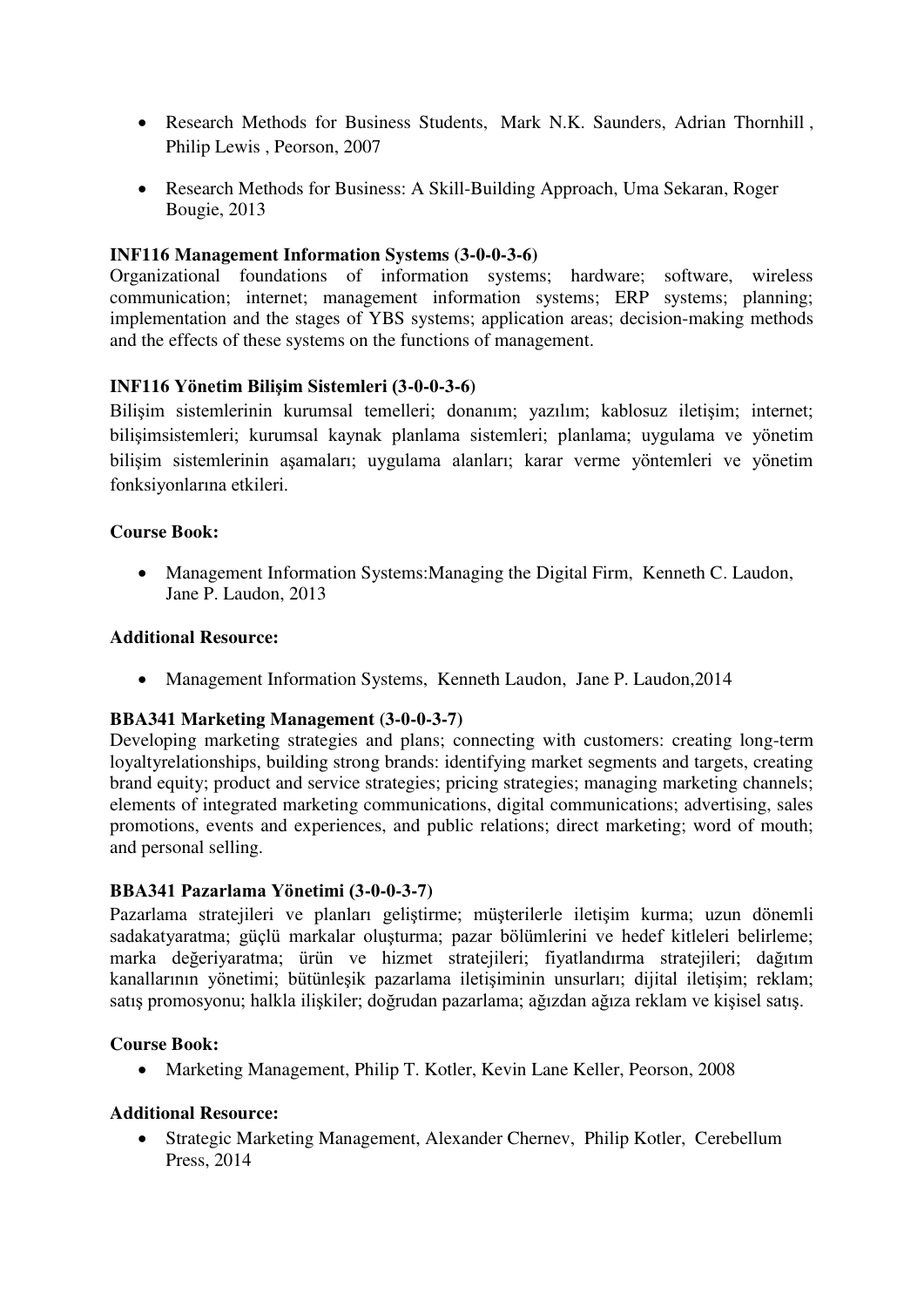### **BBA442 Customer Relationship Management (3-0-0-3-6)**

Maximizing profitability; customer selection metrics; managing customer profitability; maximizingcustomer profitability; managing loyalty and profitability simultaneously; optimal allocation of resources across marketing and communication strategies; choosing the right product to the right customer at the right time; preventing attrition of customers; managing multichannel shoppers; linking investments in branding to customer profitability; acquiring<br>profitable customers: managing customer referral behavior; organizational and managing customer referral behavior; organizational and implementation challenges; the future of customer management.

## **BBA442 Müşteri ilişkileri Yönetimi (CRM) (3-0-0-3-6)**

CRM genel anlamı ve felsefesi; satın alma hataları; müşteri farklılıklarının anlaşılması (B2B ; B2C); bilgi teknolojileri ile veri toplama; veri ambarı; müşteri sadakati; müşteri kazanma stratejileri; geri kazanma ve kazanç stratejileri; satış gücü otomasyonu; veri madenciliği; müşteri tatminini ölçme; CRM sistemlerinin uygulanması.

## **Course Book:**

Customer Relationship Management, [Francis Buttle,](https://www.amazon.com/Francis-Buttle/e/B002QF14U2/ref=dp_byline_cont_book_1) Routledge, NY, 2012

## **Additional Resource:**

- Customer Relationship Management : Concepts and Technologies, [Francis](http://www.bookdepository.com/author/Francis-Buttle)  [Buttle](http://www.bookdepository.com/author/Francis-Buttle) [Stan Maklan,](http://www.bookdepository.com/author/Stan-Maklan) ROUTLEDGE, 2015,
- Advances in Customer Relationship Management, [Daniel Catalan-Matamoros,](http://www.intechopen.com/books/editor/advances-in-customer-relationship-management) InTech, 2012

### **INF316 Mobile Programming (3-0-0-3-6)**

Basic Types, Numbers, Constants, Operations, Floating Point Numbers Comparison, Characters, Booleans, Arrays, Strings, Packages and Imports, Control Flow, Returns and Jumps, Classes and Inheritance, Properties and Fields, Interfaces, Data Classes, Nested Classes, Enum Classes, Objects, Functions, Lambdas, simple project design with Android studio using kotlin.

## **INF316 Mobile Programlama (3-0-0-3-6)**

Temel Türler, Sayılar, Sabitler, İşlemler, Kayan Noktalı Sayıların Karşılaştırılması, Karakterler, Boole, Diziler, Stringler, Paketler, Kontrol Akışı, Dönüşler ve Atlamalar, Sınıflar ve Kalıtım, Özellikler ve Dosyalar, Arayüzler, Veri Sınıfları, Yuvalanmış Sınıflar, Enum Sınıfları, Nesneler, Fonksiyonlar, Lambda, kotlin kullanarak Android studio ile basit proje tasarımı.

## **INF360 Advanced Database (3-0-0-3-6)**

On Microsoft SQL database server; advanced techniques of database operations (joins; indexes; triggers [after and instead of]; constraints [foreign keys; unique; check]; data import/export); configure the security mechanism on database servers; use comparison (like; in; between) ; control (if/else; case/when) and loop (while) statements; create stored procedures (IN and IN/OUT parameters); create and use cursor; create user-defined function (scalar-valued; table-valued); create advanced queries; plan scheduled jobs (SQL Agent).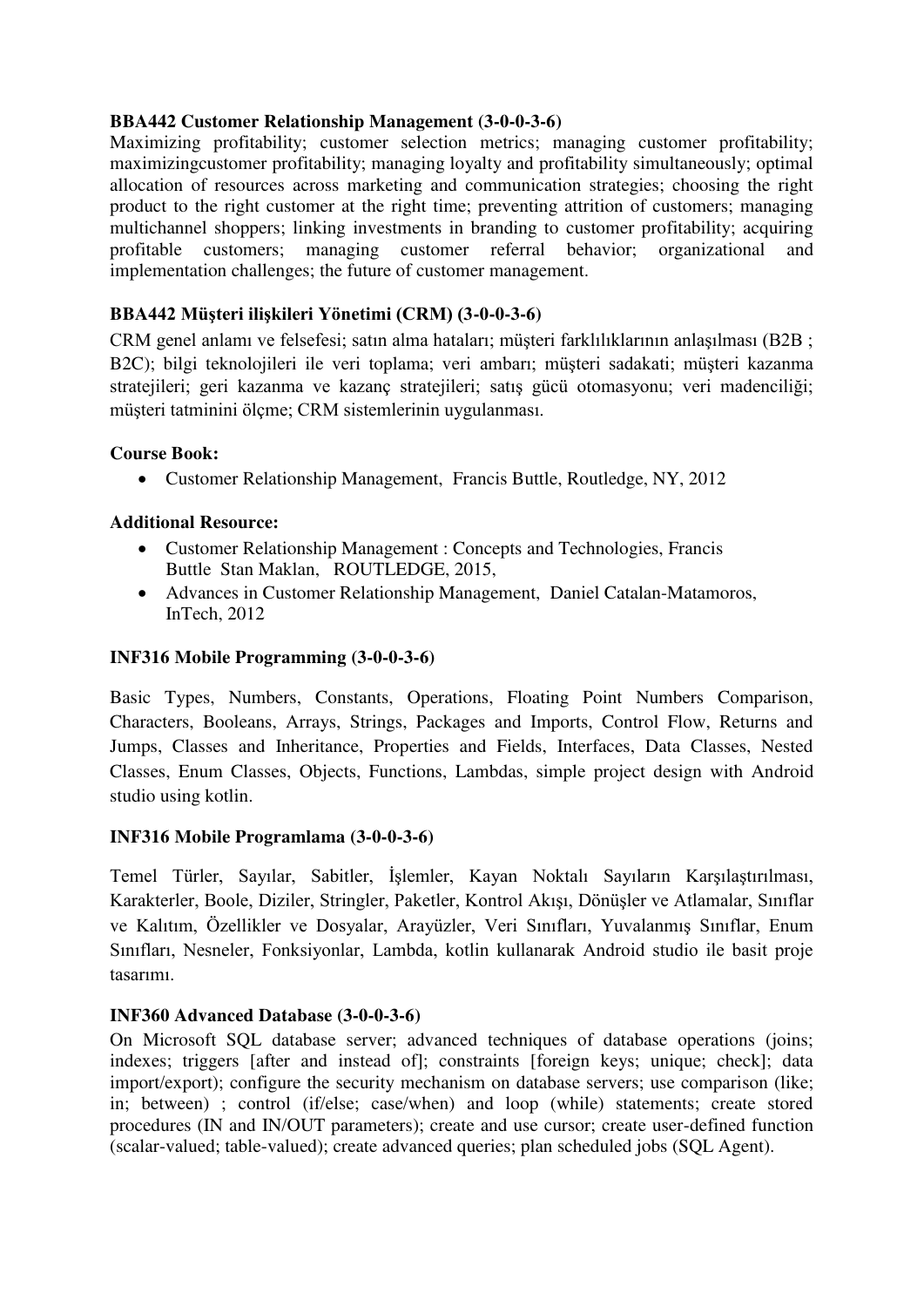## **INF360 İleri Veritabanı(3-0-0-3-6)**

Microsoft SQL veritabanı sunucusu üzerinde gelişmiş veritabanı işlemleri (join ler; indeksler; trigger lar [after ve instead of]; kısıtlar [foreign keys; unique; check]; veri alma/gönderme); veritabanı sunucunda güvenlik mekanizmasını yapılandırmak; karşılaştırma yapılarını kullanma (like; in; between) ; kontrol ifadeleri (if/else; case/when) ve döngü ifadesi (while); kaydedilmiş prosedür (stored procedure) oluşturma (IN and IN/OUT parametreleri); imleç /cursor) oluşturma ve kullanma; kullanıcı tanımlı (user-defined) fonksiyonlar (scalar-valued; table-valued); gelişmiş sorgu oluşturma; zamanlanmış işler planlama (SQL Agent).

## **Course Book:**

• Introducing Microsoft SQL Server – Microsoft Corporation – 2012

# **Additional Resource:**

- Microsoft SQL Server 2012 T-SQL Fundamentals Itzik Ben-Gan Microsoft Corporation - 2015
- Structured Query Language Hans-Petter Halvorsen University College of Southeast Norway - 2016

# **INF481 ANDROID Mobile Programming (3-0-0-3-6)**

Mobile Devices; Historical Development; Mobile Application Development Environment Recognition; Create an Android Project; Activity Class; Layout; Visual Components; ListView to use; AndroidManifest.xml; Action Bar to add; Running applications on the device; Packaging and Signing of the application; Google Play App Install and Update; Intent on - pass Interaction with other applications; Another Activity'y to start; Redirect users to a different application; Example: SMS or Share via e-mail; An application to receive results; ListView privatization; WebView use; Supporting different Android Devices

## **INF481 ANDROID Mobil Programlama (3-0-0-3-6)**

Mobil Cihazlar; Tarihsel Gelişimi; Mobil Uygulama Geliştirme Ortamını Tanıma; Android Projesi Oluşturmak; Activity Sınıfı; Layout; Görsel Komponentler; ListView Kullanımı; AndroidManifest.xml; Action Bar Eklemek; Uygulamanın Cihaz Üzerinde Çalıştırılması; Uygulamanın Paketlenmesi ve İmzalanması; Google Play'e Uygulama Yükleme ve Güncelleme; Intent'ler - Diğer Uygulamalarla Etkileşime Geçmek; Başka Bir Activity'yi Başlatmak; Kullanıcıyı Farklı Bir Uygulamaya Yönlendirmek; Örnek: SMS veya E-posta ile Paylaşmak; Bir Uygulamadan Sonuç Almak; ListViewÖzelleştirme; WebView Kullanımı; FarklıAndroid Cihazları Desteklemek

# **Course Book:**

• ANDROID PROGRAMMING: Complete Introduction for Beginners -Step By Step Guide How to Create Your Own Android App Easy!, Kindle Edition, Amazon Asia-Pacific Holdings Private Limited, ASIN: B00WPK68IQ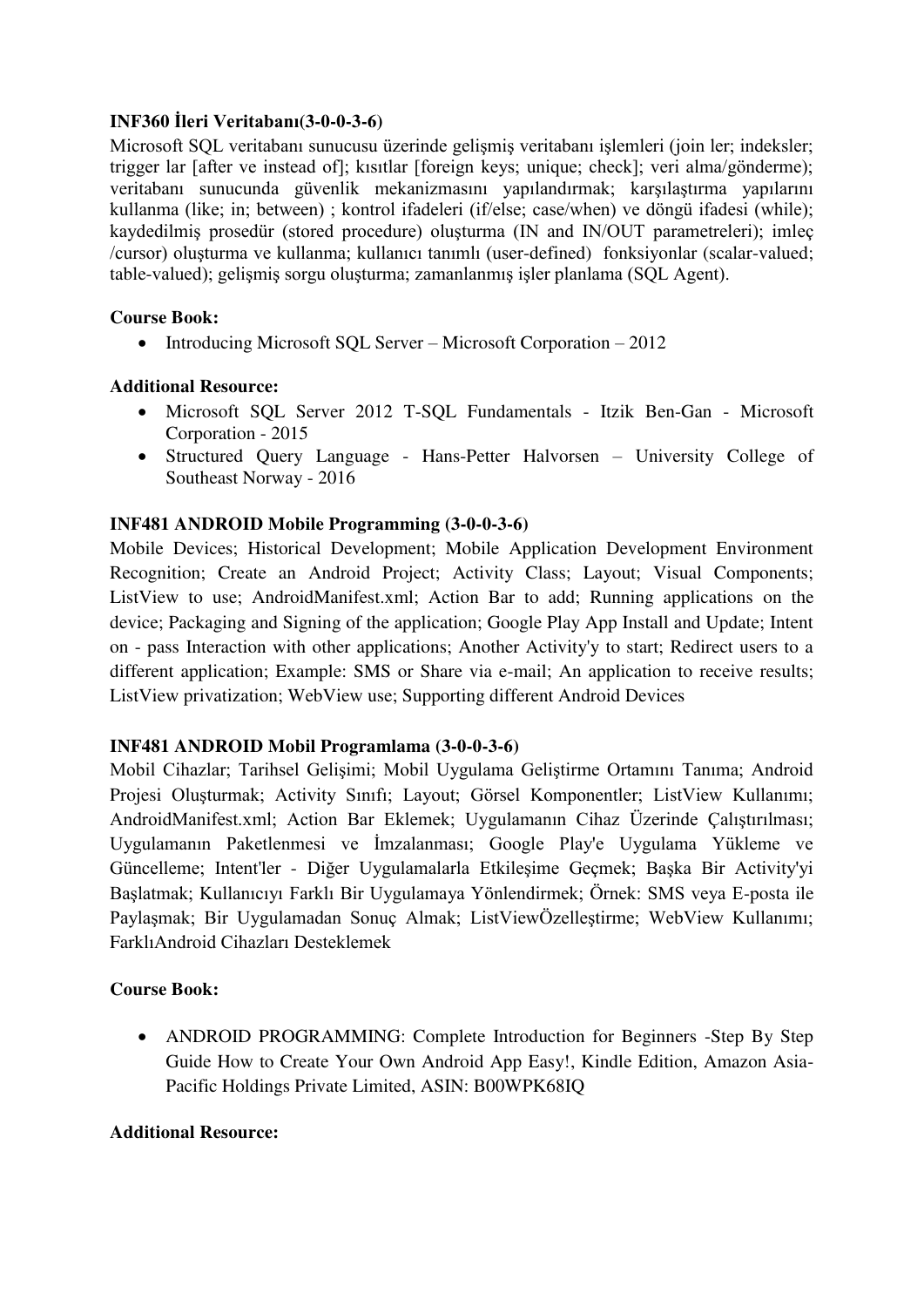- Android Programming for Beginners, John Horton, 31 Dec 2015, Kindle Edition
- Android Application Development in 24 Hours: SAMS Teach Yourself, by Delessio, 3e Paperback – 2014

### **INF482 Procedural Database PL/SQL(3-0-0-3-6)**

This course is given in cooperation with the Oracle Academy and course content is PL/SQL. Introduction to PL/SQL; Benefits of PL/SQL; Creating PL/SQL Blocks; Defining Variables and Datatypes; Using SQL in PL/SQL; Conditional Control Statements (IF; CASE/WHEN); Iterative Control (Basic Loops; While; For and Nested Loops); Cursors; Composite Datatypes; Exception Handling; Using and Managing Procedures; Functions; Using and Managing Packages; Using and Managing Triggers.

### **INF482 Yordamsal Veritabanı PL/SQL (3-0-0-3-6)**

Oracle Academy işbirliği ile bu ders verilmektedir; içerik PL/SQL sorgulama dilidir. PL/SQL'e giriş ve kullanım yararları; PL/SQL blok tanımı; Değişken tanımlama ve Veri tipleri; PL/SQL içinde SQL kullanımı; Koşullu kontrol yapıları (IF ve CASE/WHEN); Döngü yapıları (basit döngüler; WHILE; FOR ve iç içe döngüler); imleçler (cursors); Bütünleşik veri tipleri; istisna işleme (Exception Handling); Prosedür oluşturma ve yönetme; Kullanıcı tanımlı fonksiyonlar; Paket oluşturma; Tetikleyici (Trigger) oluşturma ve kullanma.

### **Course Book:**

Oracle Database PL/SQL Language Reference – Sheila Moore - Oracle Corporation

## **Additional Resource::**

- Oracle PL/SQL Programming Steven Feuerstein, Bill Pribyl O'Reilly Publishing
- Mastering Oracle PL/SQL: Practical Solutions, Connor McDonald, Chaim Katz, Christopher Beck, Joel R. Kallman, David C. Knox – Apress Publishing

#### **INF483 Oracle Database SQL (3-0-0-3-6)**

This course is given in cooperation with the Oracle Academy. On Oracle database; SELECT queries; Using Character; Number; and Date Functions; Using Single Row; Executing Database; Working With Group Functions; GROUP BY; HAVING; ROLLUP; CUBE and GROUPING SETS structures; sub-queries; DML statements; DDL statements; Creating and Modifying Tables; Using Data Types; Creating and Managing Constraints; Creating and Managing Views; Working With Sequences and Indexes; Fundamentals of Database Security; Understanding Database Transactions.

#### **INF483 OracleVeritabanı SQL (3-0-0-3-6)**

Oracle Academy işbirliği ile bu ders verilmektedir. Oracle veritabanı üzerinde SELECT komutu ile sorgular; karakter işlemleri; sayısal ve tarih fonksiyonlar; tek satır fonksiyonları; tablo birleşim yapıları; Grup fonksiyonları; GROUP BY; HAVING; ROLLUP; CUBE ve GROUPING SETS yapıları; alt sorgular; DML komutları; DDL komutları; tablo oluşturma ve silme; veritabanı tablo işlemleri; veri tipleri; kısıtlamalar; kısıtlamalar; görünümler; indeksler ve diziler; veritabanı güvenliği; veritabanı işlemleri.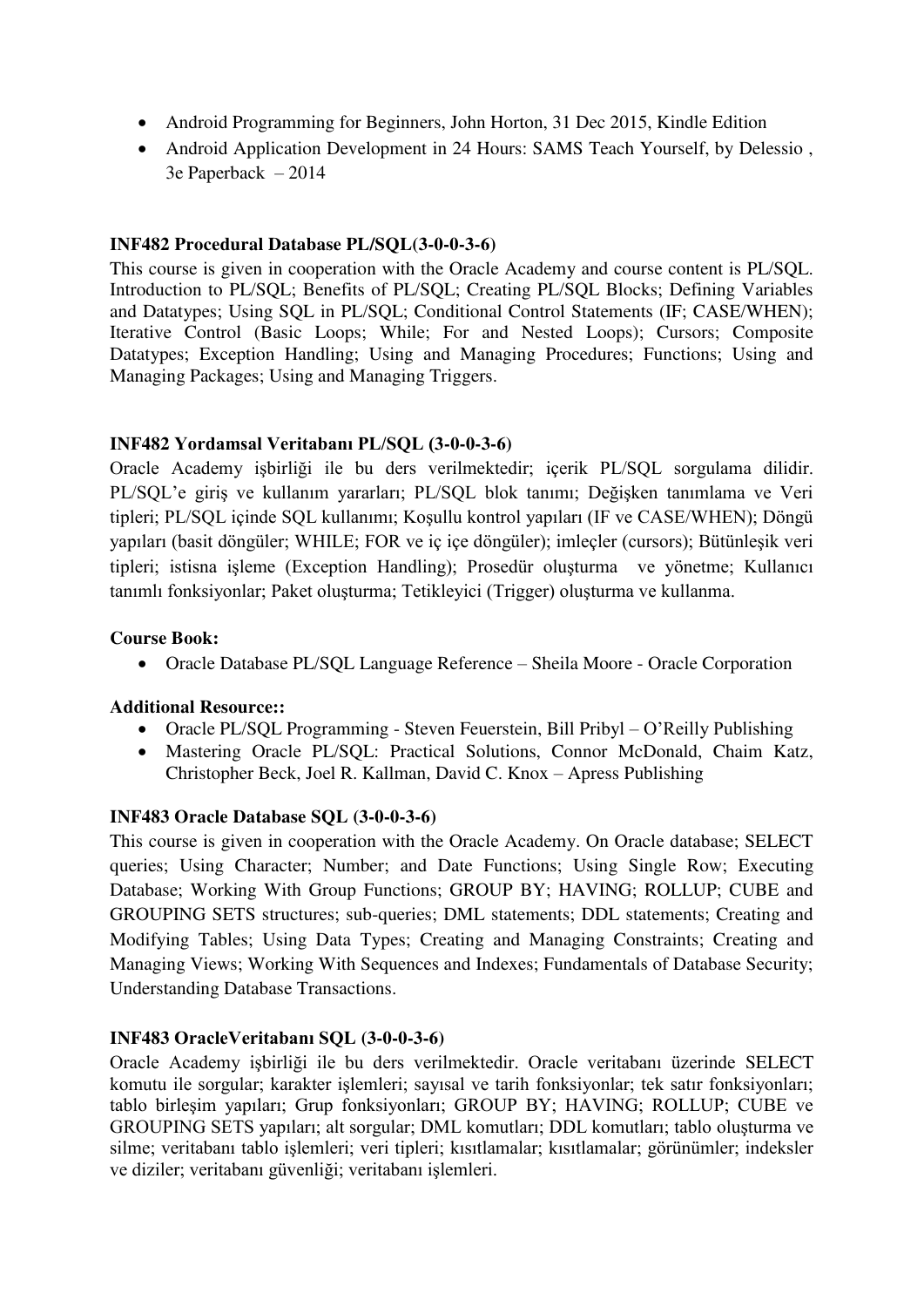### **Course Book:**

 Oracle Database SQL Language Reference – Diana Lorentz, Mary Beth Roeser, Simon Watt - Oracle Corporation

## **Additional Resource:**

- Oracle Database 11g SOL Jason Price The McGraw-Hill Companies
- Mastering Oracle PL/SQL: Practical Solutions, Connor McDonald, Chaim Katz, Christopher Beck, Joel R. Kallman, David C. Knox – Apress Publishing

## **INF484 IOS Mobile Programming (3-0-0-3-6)**

Xcode 7; View Controller Life Cycle; Controller uınavigatio's; polymorphism in uıtaISLTr; Views and Signs; Protocols; Blocks and animation; Animations and autoLayout; multithreading; scrool View; Table View; Documents and Core Data; Core Data and Table View; uıapplicatio; Network Activity Indicator Maps; Text Fields; Warnings and Actions pages; Application Lifecycle.

### **INF484 IOS Mobil Programlama (3-0-0-3-6)**

Mobil Cihazlar; Tarihsel Gelişimi; Mobil Uygulama Geliştirme Ortamını Tanıma; Xcode 7; View Controller Yaşam Döngüsü; Controller;UINavigation;UITaISLTr'da çok biçimlilik; Görünümler ve İşaretler; Protokoller; Bloklar ve Animasyon; Animasyonlar ve AutoLayout; MultiThreading;ScroolView;TableView; Dökümanlar ve Çekirdek Veri; Çekirdek Veri ve Tablo Görünümü; UIApplication; Network Aktivite Göstergesi ve Haritalar; Metin Sahalar; Uyarılar ve Eylem Sayfaları; Uygulama Yaşam Döngüsü**.** 

#### **Course Book:**

• Programming iOS 10 Dive Deep into Views, View Controllers, and Frameworks, By Matt Neuburg, Publisher: O'Reilly Media, Release Date: September 2016

#### **Additional Resource:**

- iOS Programming: The Big Nerd Ranch Guide (5th Edition) (Big Nerd Ranch Guides) 5th Edition, Christian Keur, Aaron Hillegass, ISBN-13: 978-0134390734
- Learning iOS Forensics, 2nd Edition, By Mattia Epifani, Pasquale Stirparo, Publisher: Packt Publishing, Final Release Date: September 2016

## **INF455 Operating System Applications- Linux (3-0-0-3-6)**

The duties of the operating system; architecture and types of operating systems; Linux and Unix operating system; the overall structure and history; Linux commands; file and directory perYBSsions and management; process definition and control; remote access methods; C ; C ++ code review; backup; mounting; using the vi editor; system management and use shell scripts; shell script arithmetic; shell script that loops and samples; system administration and admin tools; server setup and management.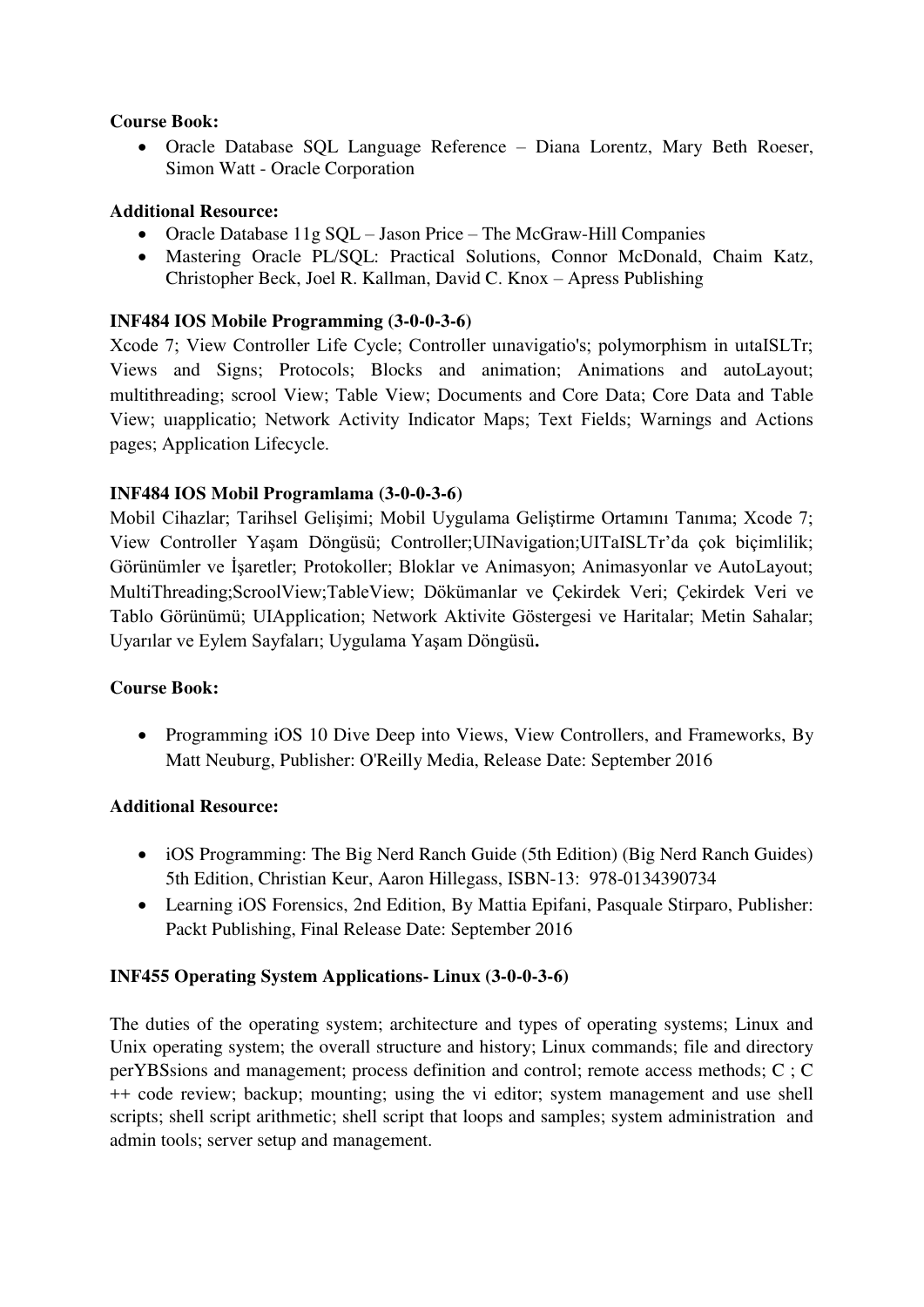# **INF455 İşletim Sistemi Uygulamaları - Linux (3-0-0-3-6)**

İşletim sistemlerinin görevleri; işletim sistemlerinin mimarisi ve çeşitleri; Linux ve Unix işletim sistemi genel yapısı ve tarihçesi; Linux komutları; dosya ve dizin hakları ve yönetimi; süreç tanımı ve kontrolü; uzaktan bağlantı yöntemleri; C;C++ kodu derleme; yedekleme; mounting; Vi editörünün kullanımı; sistem yönetimi ve shell script kullanımı; shell script aritmetiği; shell script döngüleri ve örnekleri; sistem yöneticisi araçları kurulumu ve yönetimi; sunucu kurulumu ve yönetimi.

## **Course Book:**

• Linux with Operating System Concepts, Richard Fox, Chapman and Hall/CRC, 2014

## **Additional Resource:**

- LINUX for Beginners, [M.J. Brown,](https://www.amazon.com/s/ref=dp_byline_sr_ebooks_1?ie=UTF8&text=M.J.+Brown&search-alias=digital-text&field-author=M.J.+Brown&sort=relevancerank) Yoann Bomal, 2015,
- Operating System Concepts , [Avi Silberschatz,](http://www.cs.yale.edu/homes/avi) [Peter Baer Galvin,](http://www.galvin.info/) [Greg Gagne,](http://people.westminstercollege.edu/faculty/ggagne) Wiley, 2012

### **INF451 Network Security (3-0-0-3-6)**

Introduction to network security; security requirements and assets to be protected; security level; how to communicate with network systems; topology security; cryptography and symmetric encryption / decryption; public-key crypto systems; the firewall; biometric security systems; virtual private networks; hacking; disaster prevention and recovery; network usage policies.

#### **INF451 Ağ Güvenliği (3-0-0-3-6)**

Ağ güvenliğine giriş; güvenlik gerekleri ve korunacak varlıklar; güvenlik seviyesi; ağ sistemleri nasıl haberleşir; topoloji güvenliği; kripto sistemleri ve simetrik şifreleme / deşifreleme; açık anahtarlı kripto sistemler; güvenlik duvarı; nüfus tespit; sistemleri; biyometrik güvenlik sistemleri; sanal özel ağlar; hacking; yıkımdan korunma ve geri kazanma; ağ kullanım politikaları.

#### **Course Book:**

 Computer System and Network Security, Gregory B. White, Eric A. Fisch, Udo W. Pooch, Washington, 1996

#### **Additional Resource:**

• Introduction to Computer Networks and Cybersecurity, Chwan-Hwa (John) Wu, J. David Irwin, 2013

#### **INF382 New Generation Programming – PYTHON (3-0-0-3-6)**

Introduction to Python programminglanguage; installation; types; variables; input- output; functions; arrays; loops; error trapping; conditions; Lists; dictionary structure; String; Tuple String; Tuple Functions; list functions; embedded functions; advanced functions; folders; methods; moduls; objects; advanced Python basedobject based programming; packages; regular expressions; database on Python; voice and animation.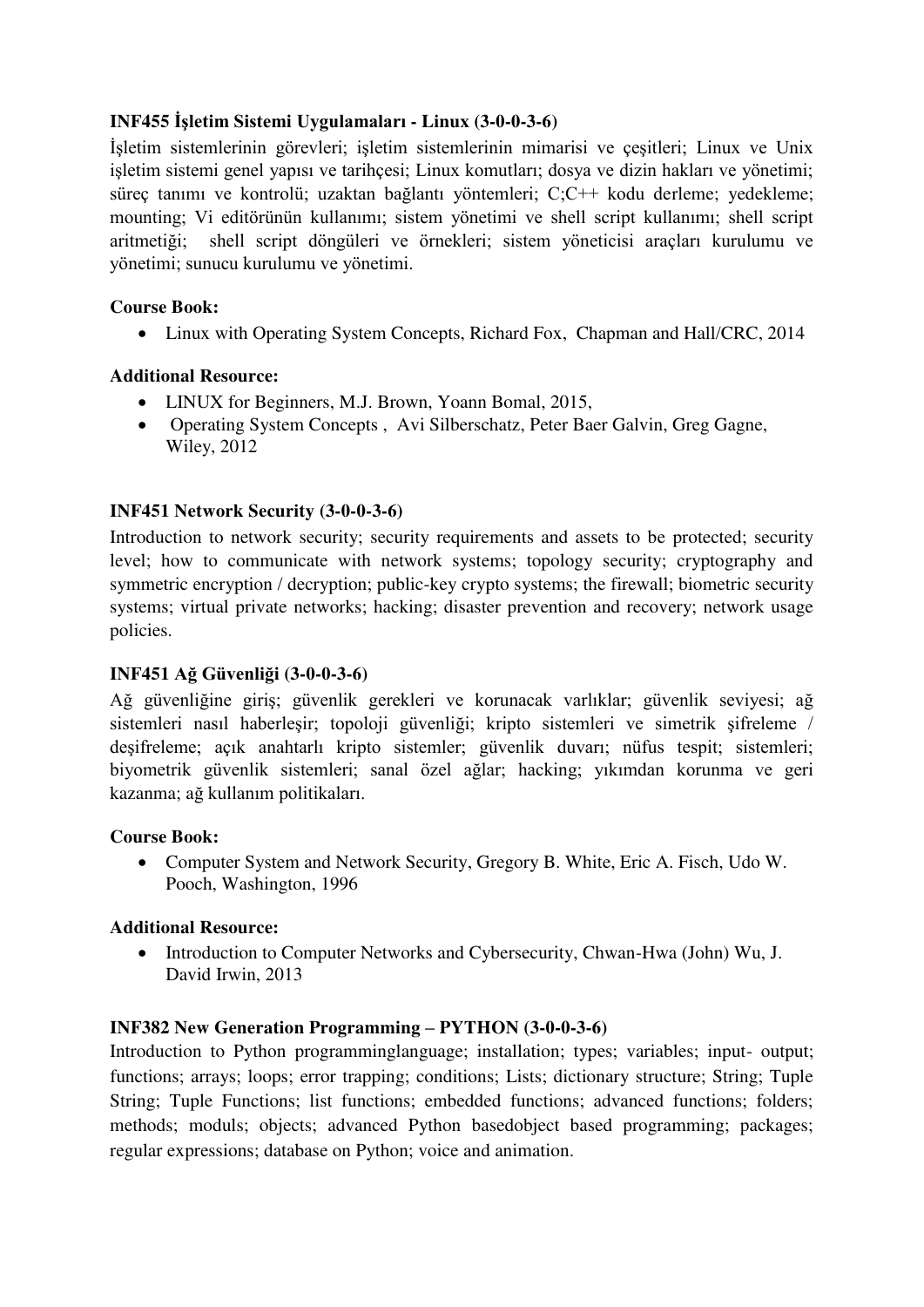## **INF382 Yeni Nesil Programlama – PYTHON (3-0-0-3-6)**

Python Programlama Diline Giriş; Kurulum; Tipler; Değişkenler; Temel Giriş-Çıkış; Fonksiyonları; Kaçış Dizileri; Döngüler; Hata Yakalama; Koşul Yapıları; Diziler; Listeler; Demetler; Sözlük Yapısı; String; TupleString; TupleFonksiyonlar; Liste ve Demetlere AitFonksiyonlar; Gömülü Fonksiyonlar; İleri DüzeyFonksiyonlar;Dosya İşlemleri; Dosya Metot ve Nitelikleri; Modüller; Nesneler; Gömülü Fonksiyonlar; İleri DüzeyPython ile Nesne Tabanlı Programlama; Paketler; Düzenli İfadeler; Python ile Veritabanı İşlemleri; Ses ve Animasyon.

### **Course Book:**

• Dive into Python 3, Mark Pilgrim, Apress, 2013

### **Additional Resource:**

• Learning Python, [Mark Lutz,](https://www.amazon.com/Mark-Lutz/e/B000APH2C4/ref=dp_byline_cont_book_1) Oreilly, USA, 2013

## **INF489 Swift Programming (3-0-0-3-6)**

Objective-C Development Environment Setup; Libraries in the Objective-C language; Objective-C class Interface (Class Interface) How do you define ?; Data Types in the Objective-C language; process operators and various expressions; Control Structures; Loop (Loop) Creation; Inheritance (Inheritance); polymorphism; Pre-Processor Commands and Macros; Arrays and Dictionary Objects; Functions; Memory classes; File Operations.

## **INF489 Swift Programlama (3-0-0-3-6)**

Objective-[C Geliştirme Ortamı'nın Kurulumu](https://gelecegiyazanlar.turkcell.com.tr/konu/ios/egitim/ios-101/objective-c-gelistirme-ortaminin-kurulumu); Objective-[C Dilinde Kütüphaneler](https://gelecegiyazanlar.turkcell.com.tr/konu/ios/egitim/ios-101/objective-c-dilinde-kutuphaneler); [Objective-](https://gelecegiyazanlar.turkcell.com.tr/konu/ios/egitim/ios-101/objective-cde-sinif-arayuzu-class-interface-nasil-tanimlanir)[C'de Sınıf Arayüzü \(Class Interface\) Nasıl Tanımlanır?](https://gelecegiyazanlar.turkcell.com.tr/konu/ios/egitim/ios-101/objective-cde-sinif-arayuzu-class-interface-nasil-tanimlanir); [Objective-C Dilinde Veri Tipleri;](https://gelecegiyazanlar.turkcell.com.tr/konu/ios/egitim/ios-101/objective-c-dilinde-veri-tipleri-islem-operatorleri-ve-cesitli-ifadeler)  [İşlem Operatörleri ve Çeşitli İfadeler](https://gelecegiyazanlar.turkcell.com.tr/konu/ios/egitim/ios-101/objective-c-dilinde-veri-tipleri-islem-operatorleri-ve-cesitli-ifadeler); [Kontrol Yapıları](https://gelecegiyazanlar.turkcell.com.tr/konu/ios/egitim/ios-101/kontrol-yapilari); [Döngü \(Loop\) Oluşturma](https://gelecegiyazanlar.turkcell.com.tr/konu/ios/egitim/ios-101/dongu-loop-olusturma); [Miras](https://gelecegiyazanlar.turkcell.com.tr/konu/ios/egitim/ios-101/miras-alma-inheritance-cok-bicimlilik)  [Alma \(Inheritance\); Çok Biçimlilik](https://gelecegiyazanlar.turkcell.com.tr/konu/ios/egitim/ios-101/miras-alma-inheritance-cok-bicimlilik); [Ön İşlemci Komutları ve Makrolar](https://gelecegiyazanlar.turkcell.com.tr/konu/ios/egitim/ios-101/on-islemci-komutlari-ve-makrolar); [Diziler ve Sözlük](https://gelecegiyazanlar.turkcell.com.tr/konu/ios/egitim/ios-101/diziler-ve-sozluk-nesneleri)  [Nesneleri;](https://gelecegiyazanlar.turkcell.com.tr/konu/ios/egitim/ios-101/diziler-ve-sozluk-nesneleri) [Fonksiyonlar;](https://gelecegiyazanlar.turkcell.com.tr/konu/ios/egitim/ios-101/fonksiyonlar) [Bellek Sınıfları](https://gelecegiyazanlar.turkcell.com.tr/konu/ios/egitim/ios-101/bellek-siniflari); Do[sya İşlemleri](https://gelecegiyazanlar.turkcell.com.tr/konu/ios/egitim/ios-101/dosya-islemleri)

#### **Course Book:**

- The Swift Programming Language (Swift 3.0.1), Published: 02 June 2014, Publisher: Apple Inc.
- iOS 10 Programming Fundamentals with Swift, Swift, Xcode, and Cocoa Basics, By Matt Neuburg, Publisher: O'Reilly Media, Final Release Date: September 2016

#### **Additional Resource:**

- Swift Programming: The Big Nerd Ranch Guide (Big Nerd Ranch Guides) 1st Edition , by Matthew Mathias, John Gallagher, ISBN-13: 978-0134398013
- Cocoa Programming for OS X: The Big Nerd Ranch Guide (5th Edition) (Big Nerd Ranch Guides) 5th Edition , Aaron Hillegass, Adam Preble, Nate Chandler, ISBN-13: 978-0134076959

#### **INF388 Decision Support Systems (3-0-0-3-6)**

Decision support system types; the history of business intelligence; the architecture of business intelligence; business intelligence styles; modeling and support; DSS concepts;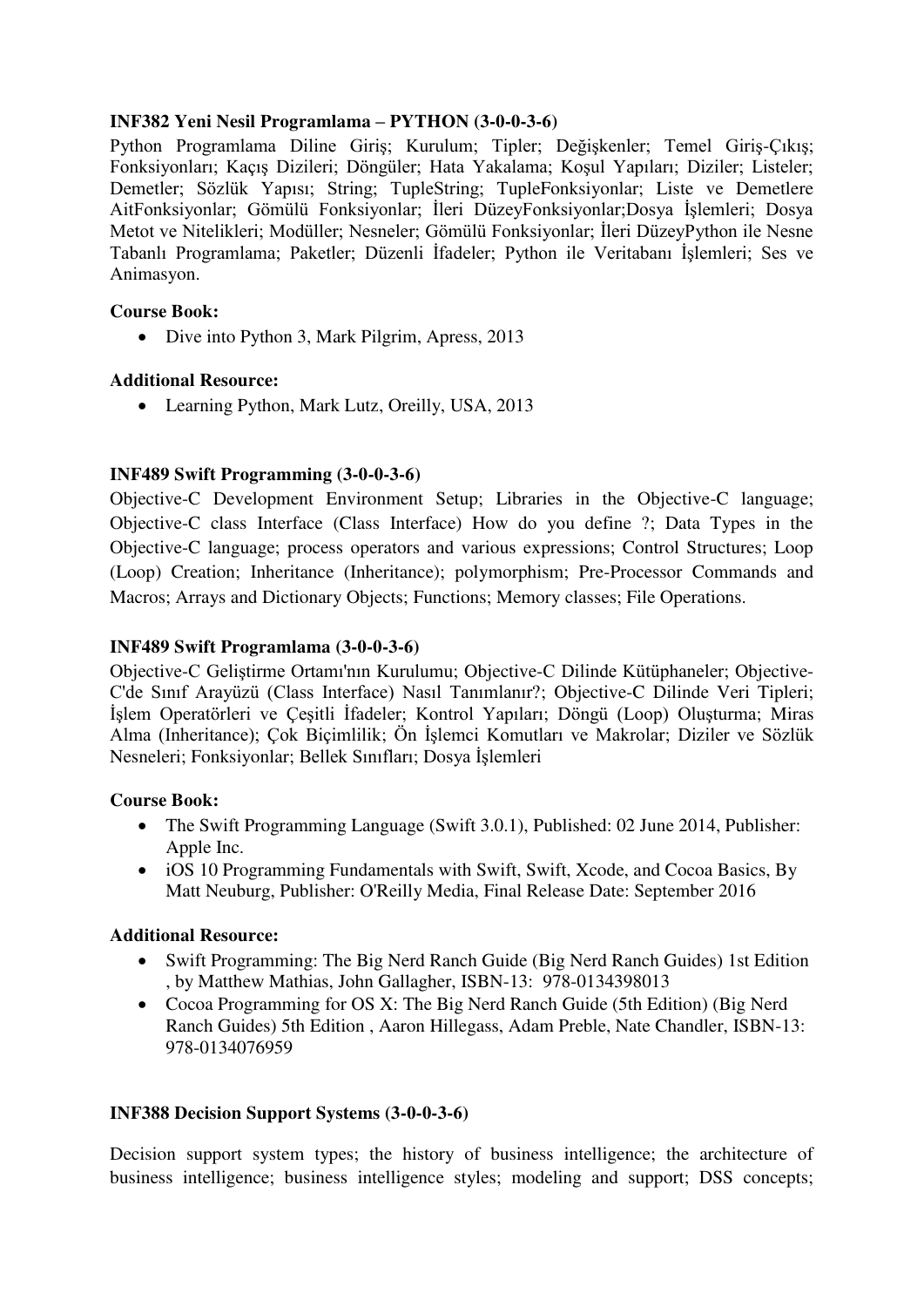methods and technologies; modeling and analysis; data mining for business intelligence; artificial neural networks for data mining; text and web mining; data warehousing; business performance management; collaborative group of computer-aided technologies and support systems; information management; artificial intelligence and expert systems; advanced intelligent systems; management support systems: emerging trends and effects.

### **INF388 Karar Destek Sistemleri (3-0-0-3-6)**

Karar destek sistemleri tipleri; iş zekâsının tarihçesi; iş zekasının mimarisi; iş zekası stilleri; karar verme; sistemler; modelleme ve destek; KDS konseptleri; methodları ve teknolojileri; modelleme ve analiz; iş zekası için veri madenciliği; veri madenciliği için yapay sinir ağları; metin ve web madenciliği; veri ambarı; iş performans yönetimi; işbirlikçi bilgisayar destekli teknolojileri ve grup destek sistemleri; bilgi yönetimi; yapay zeka ve uzman sistemler; gelişmiş akıllı sistemler; yönetim destek sistemleri: gelişen trendler ve etkileri.

### **Course Book:**

 Decision Support Systems and Intelligent Systems, Efraim Turban, Jay E. Aronson, Pearson, 2005

#### **Additional Resource:**

• Decision Support Systems for Business Intelligence, Vicki L. Sauter, John Wiley & Sons, 2010

 Decision Support Systems, [Dr. Clyde W. Holsapple,](http://gatton.uky.edu/Directory/DetailsL.asp?DeptID=4&EmployeeID=72) [Dr. Andrew B. Whinston,](http://crec.mccombs.utexas.edu/abw/main.html) West Publishing Company, 1996

#### **INF380 [Enterprise Resource Planning](http://tureng.com/tr/turkce-ingilizce/enterprise%20resource%20planning) (3-0-0-3-6)**

Enterprise resource planning (ERP) software components; the realization of the software embedded in business processes; Examination of project examples; the structure of the ERP modules; SAP module structure; the structure of the SAP process and analysis.

#### **INF380 Kurumsal Kaynak Planlama (3-0-0-3-6)**

Kurumsal kaynak planlaması (ERP) yazılımlarının bileşenlerini; gömülü iş süreçlerinin yazılımın gerçekleştirilmesi; proje örneklerin incelenmesi; ERP modüllerinin yapısı; SAP modül yapısı; SAP süreç yapısı ve analizi.

#### **Course Book:**

 Concepts İn Enterprise Resource Planning**,** Authors: Ellen F. Monk, Bret J. Wagner, Boston, Mass. ; London, 2009

#### **Additional Resource:**

Enterprise Resource Planning, Mary Sumner, Edwardsville, Peorson, 2005

## **INF493 Service Based Software Architecture (3-0-0-3-6)**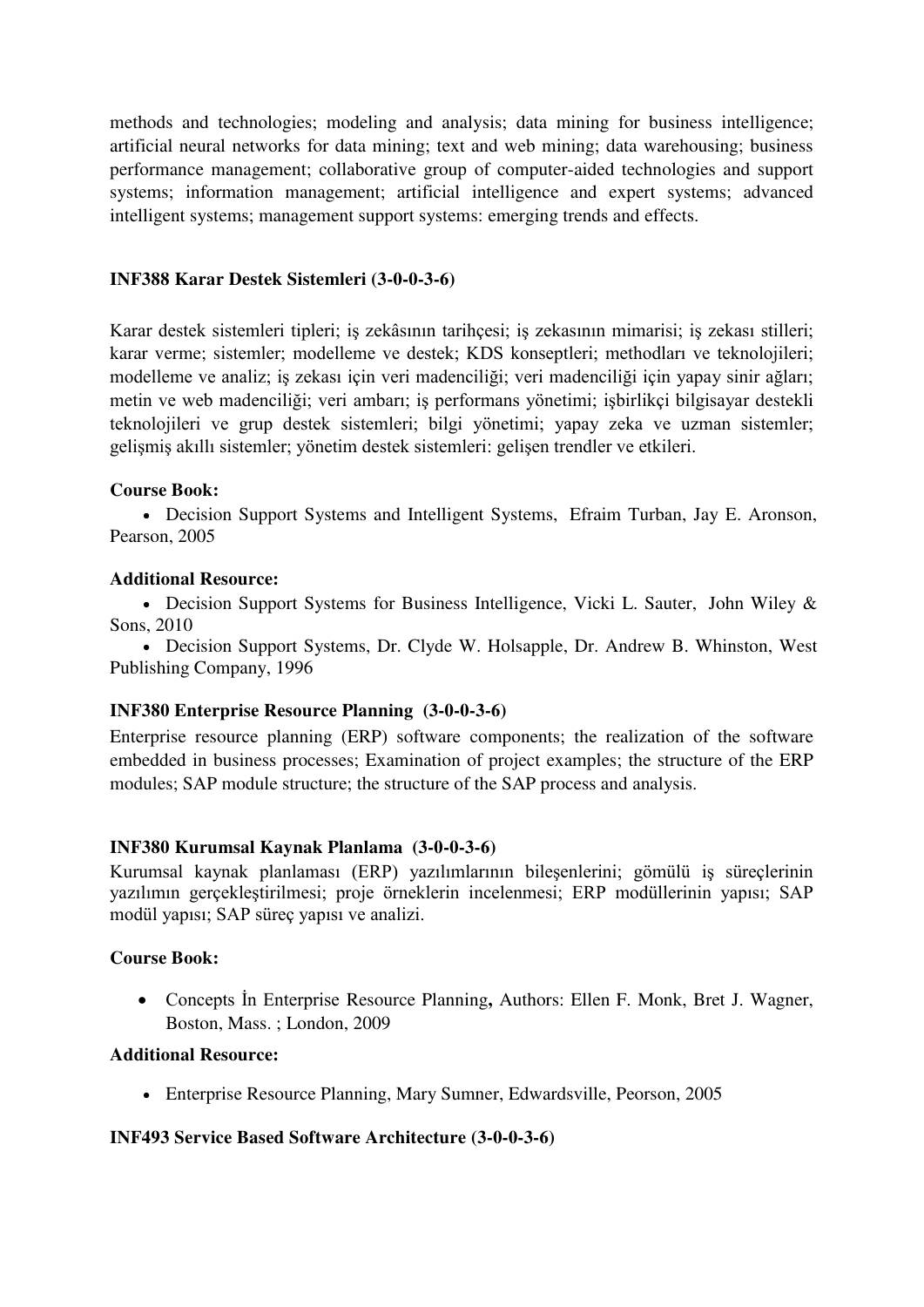This course uses XML, XML Web Services and Windows Communication Foundation technology. To develop distributed software applications that conform to service-based architectural principles, technical knowledge and skills are given. The course focuses on WCF's foundations, publication, maintenance, implementation, protection and testing. The structure of WCF REST service applications is examined in detail.

### **INF493 Servis Tabanlı Yazılım Mimarisi (3-0-0-3-6)**

This course uses XML, XML Web Services and Windows Communication Foundation technology. To develop distributed software applications that conform to service-based architectural principles, technical knowledge and skills are given. The course focuses on WCF's foundations, publication, maintenance, implementation, protection and testing. The structure of WCF REST service applications is examined in detail.

### **INF495 Network Routing and Switching (3-0-0-3-6)**

TCP/IP protocol suite, configuration and tshoot network devices, hands-on switch configuration, switching methods, configuration, tshoot and vulnarability of protocols of 2. Layer of OSI model layers, redundant link design, hands-on router configuration, inter-vlan routing, verify route table in router, metric values, best effort delivery of ip traffic, configuration of dynamic routing protocols.

### **INF495 Ağ Yönlendirme ve Anahtarlama (3-0-0-3-6)**

TCP/IP iletişim protokolleri, Network cihazlarının yönetilmesi ve sorun giderilmesi, gerçek zamanlı switch konfigürasyonu, anahtarlama yöntemleri, OSI 2. Katman protokollerinin konfigürasyonu, sorun giderilmesi ve zafiyetleri, yedekli yol dizaynları, gerçek zamanlı router konfigürasyonu, vlan yönlendirilmesi, router içinde saklı route tablolarının doğrulanması, metrik değerleri, ip trafiğinin en iyi şekilde teslim edilmesi, dinamik yönlendirme protokollerinin konfigürasyonu.

#### **INF499 Innovation (3-0-0-3-6)**

Definition of innovation; characteristic of innovation; sources of innovation; creativity; creativity processes, factors and conditions that prevent creativity; the differences between creativity and innovation; types of innovation; process of innovation; innovation models; diffusion of innovation; Intellectual property rights; innovation based strategies as a source of competitive advantage; implementation of innovation strategies; management of innovation; innovation clusters and national innovation systems; crowdsourcing of innovation; developing innovative user communities; the challenges and opportunities of co-creation.

## **INF499 İnovasyon (3-0-0-3-6)**

Yeniliğin tanımı; yeniliğin özellikleri; yeniliğin kaynakları; yaratıcılık; yaratıcılığı engelleyen faktörler ve durumlar; yaratıcılık ve yenilik arasındaki farklar; yenilik türleri; yenilik süreci; yenilik modelleri; yeniliklerin yayılması; fikri mülkiyet hakları; rekabet avantajı yaratan yenilik odaklı stratejiler; yenilikleri uygulama ve yönetme.

#### **INF381 Software Verification and Validation (3-0-0-3-6)**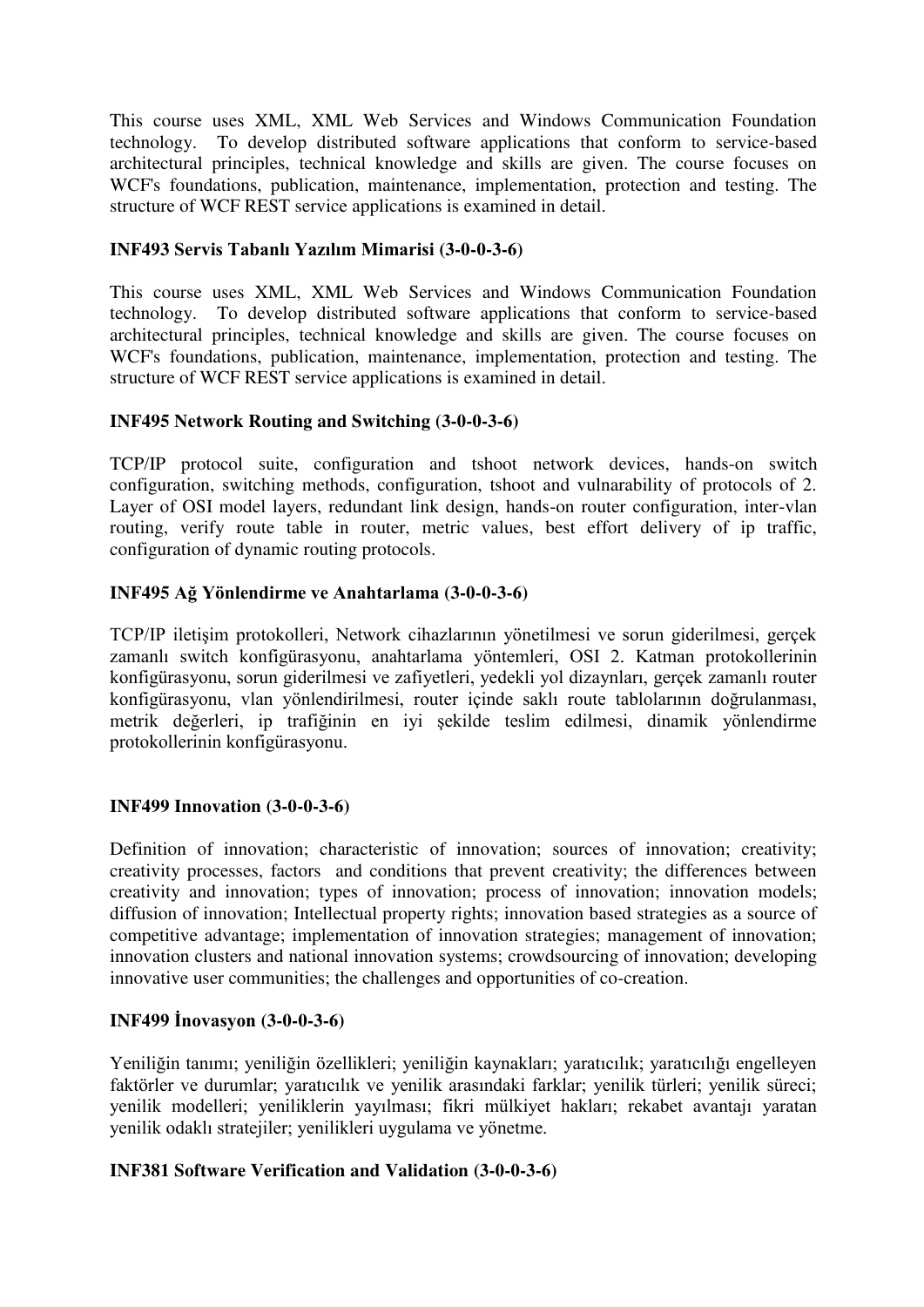Defining the software testing process, explain unit test and integrity test operations, recognition of regression test, research on transparent box and black box test types, define performance, durability and safety system tests. With the help of testing check the software's functional, performance, durability and structural adequacy.

### **INF381 Yazılım Doğrulama (3-0-0-3-6)**

Yazılım test sürecini açıklama, birim test ve bütünlük test operasyonlarının tanımlanması, regresyon testini tanıma, saydam kutu ve kara kutu test türlerini araştırma, performans, dayanıklılık ve güvenlik sistem testini açıklama. Sınama yardımıyla yazılımın fonksiyonel, performans, dayanıklılık ve yapısal açılardan yeterliliğini kontrol etme.

### **INF390 Robotic Programming (3-0-0-3-6)**

Robots, Control Circuits, Sensors, Robot Softwares. What is Arduino? and How to program Arduino? Arduino IDE, Scratch and Mblock Applications, Basic Electronics. Use Arduino Digital Pinouts as Outputs and Inputs. Use Case Selection (Led Flashing, Moving Light Coding, RGB Led Control with Button), Variable Identification, Comparison and Logic Control (via Sensors), Switch Case Control Structure and For, While Loops (Potentiometer Applications). Analog Input and Output (PWM) Operations. Sensor Control Processes (Distance, Light, Sound, Heat, etc. sensors). Engine Use and Coding. Robotic Programming Applications with Moving Structures and Sensors.

### **INF390 Robotik Programlama (3-0-0-3-6)**

Robotlar, Kontrol Devreleri, Sensörler, Robot Yazılımları. Arduino Nedir? ve Nasıl Programlarız? Arduino IDE, Scratch ve Mblock Uygulamaları, Temel Elektronik. Arduino Dijital Pinleri Çıkış ve Giriş Olarak Kullanma. If Else Kullanma (Led Yakıp Söndürme, Yürüyen Işık Kodlama, Buton ile RGB Led Kontrolü), Değişken Tanımlama, Karşılaştırma ve Mantıksal Kontrol (Sensörler Aracılığı İle), Switch Case Kontrol Yapısı ve For, While Döngüleri (Potansiyometre Uygulamaları). Analog Giriş ve Çıkış (PWM) İşlemleri. Sensör Konrol İşlemleri (Mesafe, Işık, Ses, Isı, vb. sensörler). Motor Kullanımı ve Kodlaması. Hareketli Yapı ve Sensörler ile Robotik Programlama Uygulamaları.

#### **Course Book:**

- Project of Introduction to Arduino, Emre Arslan, Hakan Çolakoğlu, AkademikPort.
- Handbook of Arduino Projects, Mark Geddes, Aba Publishing.

#### **INF494 Advanced Web Programming (3-0-0-3-6)**

In this course, using ASP.NET MVC technologies, technical information is provided to develop advanced dynamic web applications. Web-based systems developed with ASP.NET technology focus on data processing, security, state management, routing, file operations, encryption, ajax techniques, graphics and ASP.NET WEB API issues.

## **INF494 İleri Web Programlama (3-0-0-3-6)**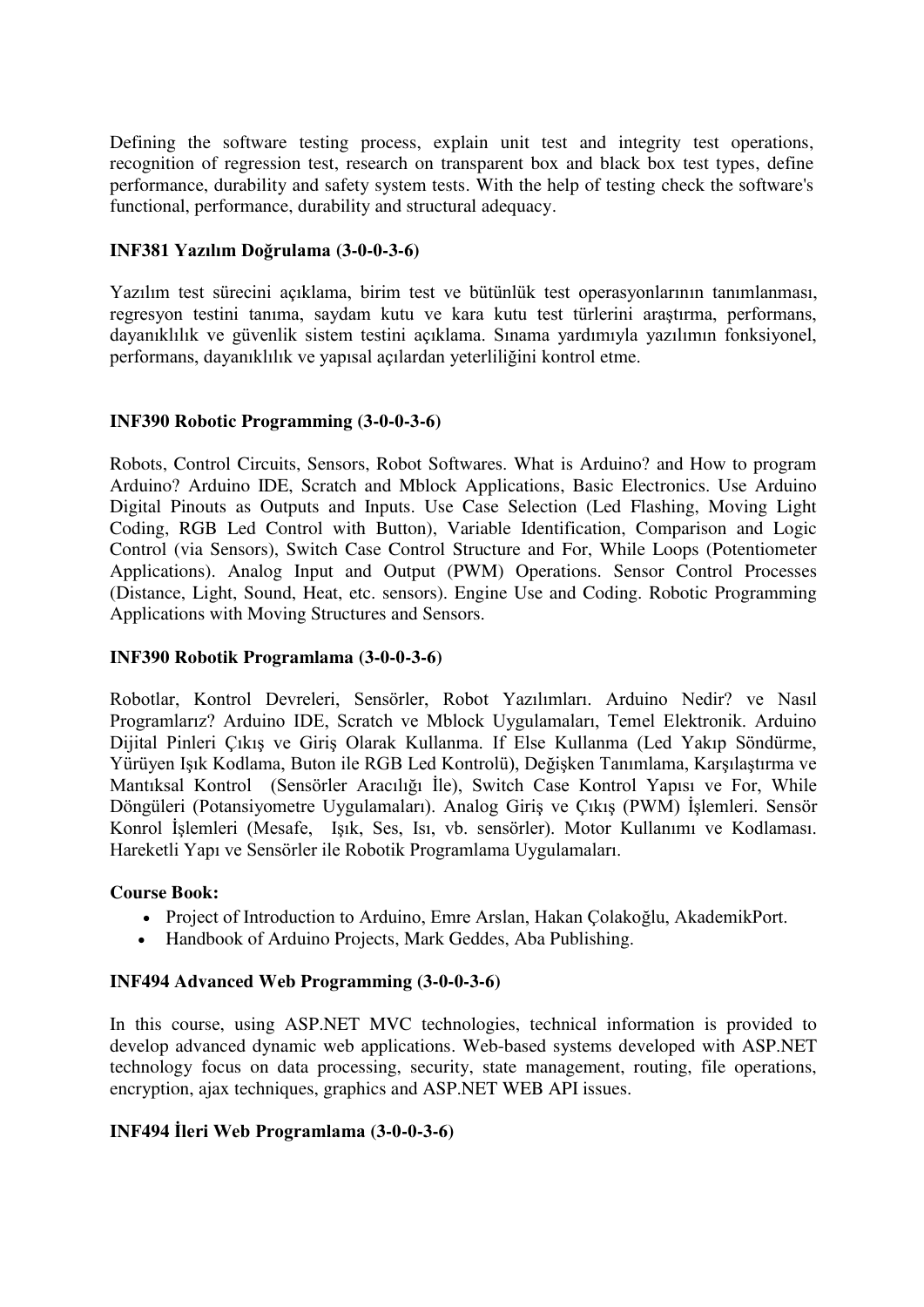Bu ders kapsamında ASP.NET MVC teknolojileri kullanılarak ileri düzey dinamik web uygulamaları geliştirmek için gerekli olan teknik bilgiler verilir. ASP.NET teknolojisi ile geliştirilmiş web tabanlı sistemlerde veri işleme, güvenlik, durum yönetimi, yönlendirme, dosya işlemleri, şifreleme, ajax teknikleri, grafik ve ASP.NET WEB API konuları üzerinde durulur.

## **Course Book:**

Full Stack MVC, Erkan Güzelküçük, Kodlab, 2005

# **INF456 Dart Programming Language and Google Flutter (3-0-0-3-6)**

The aim of this course is to have students learn about application development on mobile devices, see the differences in application development between mobile devices and other programmable devices, recognize software frameworks for developing applications for mobile devices, and gain practical experience with an application they will develop as a team.Within the scope of this course, Dart Programming Language structure, commands and usages are explained, Flutter installation environment is introduced in Android Studio and program writing environments in Google Flutter are explained using Dart programming language. In addition, database, firebase and location operations are introduced in flutter.

# **INF456 Dart Programlama Dili ve Google Flutter (3-0-0-3-6)**

Bu dersin amacı öğrencilerin mobil cihazlar üzerinde uygulama geliştirme hakkında bilgi sahibi olmaları, mobil cihazlarla diğer programlanabilir cihazlar arasındaki uygulama geliştirme farklarını görmeleri, mobil cihazlar için uygulama geliştirmeye yarayan yazılım çatılarını tanımaları ve takım halinde geliştirecekleri bir uygulama ile pratik deneyim kazanmalarıdır. Bu ders kapsamında, Dart Programlama Dili yapısı, komutları ve kullanımları anlatılmakta, Android Studio da Flutter kurulum ortamı tanıtılarak Dart programlama dili kullanılarak Google Flutter'da program yazma ortamları anlatılmaktadır. Ayrıca flutter'da veritabanı, firebase ve lokasyon işlemleri tanıtılmaktadır.

## **Course Book:**

Dart Apprentice: Beginning Programming with Dart by [raywenderlich Tutorial Team](https://www.amazon.com/s/ref=dp_byline_sr_book_1?ie=UTF8&field-author=raywenderlich+Tutorial+Team&text=raywenderlich+Tutorial+Team&sort=relevancerank&search-alias=books) 

# **INF364 Script Programming (3-0-0-3-6)**

Why Javascript? How does it work? and History, Visual Code installation, basics of Javascript, Data Types, Operators, Control Structures and Loops, Functions, Arrays, concept of Object, Higher Order function, Callback function, Array Helper methods, concept of Dom, Events, logic of Asynchronous Working, Axios HTTP Client, concept of ES6 Module, usage of Parcel and Webpack.

# **INF364 Script Programlama (3-0-0-3-6)**

Neden Javascript? Nasıl çalışır? ve Tarihçesi, Visual Code kurulumu, Javascript temelleri, Veri Tipleri, Operatörler, Kontrol Yapıları ve Döngüler, Fonksiyonlar, Diziler - Arrays, Nesne - Object kavramları, Higher Order fonksiyonu, Callback fonksiyonu, Array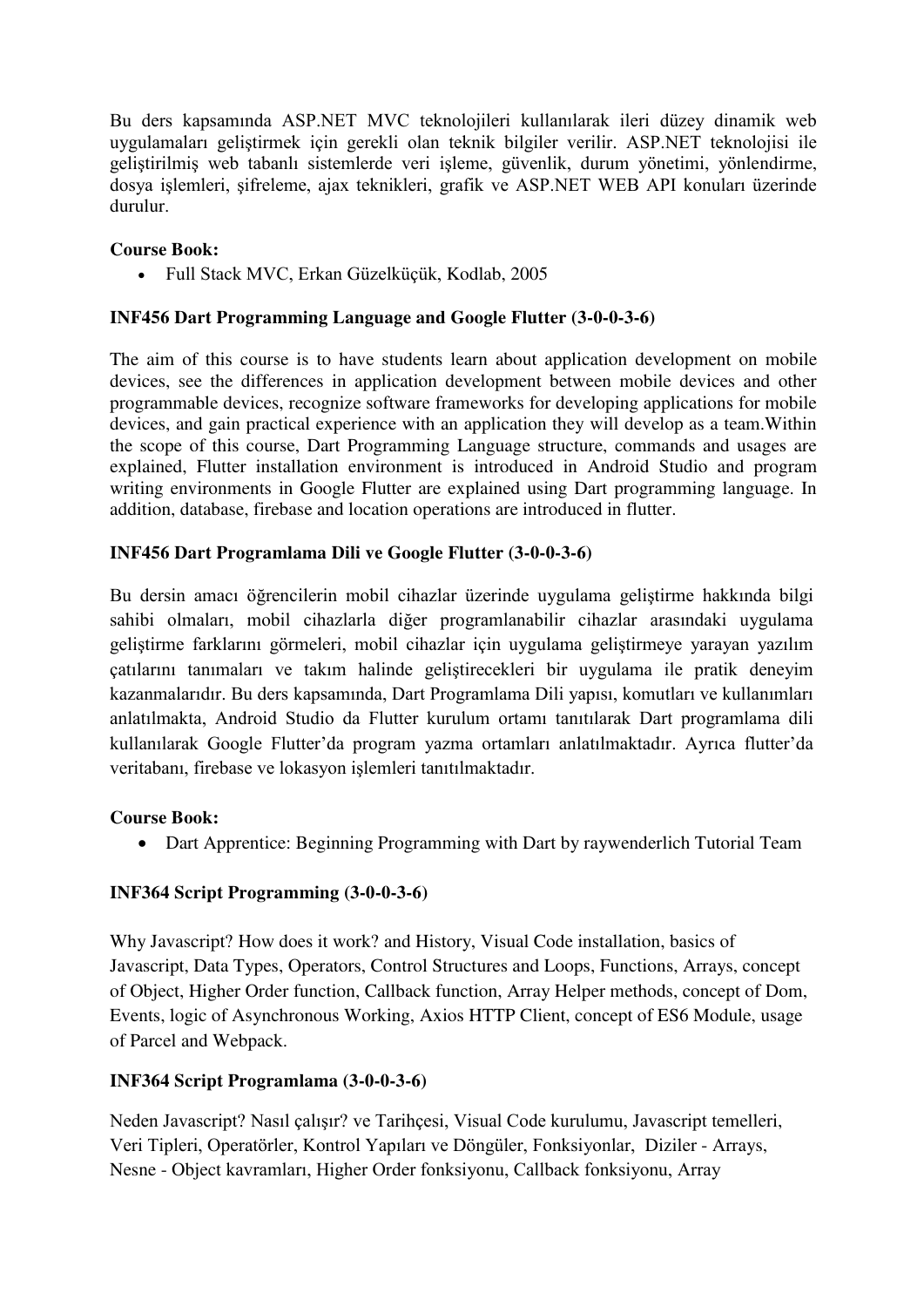Helper metotları, Dom kavramı, Olaylar, Asenkron Çalışma mantığı, Axios HTTP İstemcisi, ES6 Module kavramı, Parcel ve Webpack kullanımı.

# **Course Book:**

JavaScript: The Definitive Guide, David Flanaga

# **INF471 Asynchronous Programming (3-0-0-3-6)**

Introduction to Node.JS and concept of Module, concept of NPM and details, logic of Asynchronous Working, concept of API and HTTP module, create of Node.JS Web Server and Express module, MongoDB database and Mongoose module, construction of Restful API, Middleware, Errors, Validation, Session and Authorization processes, Node.JS Template Engine, usage of EJS, Passport JS, Theme Covering, Email processes (Send, Confirmation, Password Reset), File Upload to Server with Multer, Deploy transactions, Heroku, Digital Ocean, to Publish Applications.

# **INF471 Asenkron Programlama (3-0-0-3-6)**

Node.JS'e giriş ve Module kavramı, NPM kavramı ve detayları, Asenkron Çalışma mantığı, API kavramı ve HTTP modülü, Node.JS Web Sunucu oluşturma ve Express modülü, MongoDB veritabanı ve Mongoose modülü, Restful API yapımı, Middleware, Hatalar, Doğrulama, Oturum ve Yetkilendirme islemleri, Node.JS Template Motoru, EJS kullanımı, Passport JS, Tema Giydirme, E-posta işlemleri (gönderme, onaylama, şifre sıfırlama), Multer ile Sunucuya Dosya Yükleme, Deploy işlemler, Heroku, Digital Ocean, Uygulamaların Hizmete Açılması.

## **Course Book:**

 Advanced JavaScript: Speed up web development with the powerful features and benefits of JavaScript, [Zachary Shute,](https://www.amazon.com.tr/s/ref=dp_byline_sr_book_1?ie=UTF8&field-author=Zachary+Shute&search-alias=books) 2019

## **INF366 Human-Computer Interaction (3-0-0-3-6)**

Basic concepts in human-computer interaction; history of human-computer interaction; philosophy of human-computer interaction; cognitive aspects of human being and information processing theory; mental models, psychology and human-computer interaction; technologies used in human-computer interaction; design approaches; usability, effectiveness and efficiency; interface evaluation methods; usability testing.

## **INF366 İnsan-Bilgisayar Etkileşimi (3-0-0-3-6)**

İnsan ve bilgisayar etkileşiminde temel kavramlar; insan ve bilgisayar etkileşiminin tarihsel gelişimi, önemi ve felsefi boyutu; insanın bilişsel yapısı ve bilgi işleme modeli; zihinsel modeller, psikoloji ve insan bilgisayar etkileşimi tasarımı; insan ve bilgisayar etkileşiminde